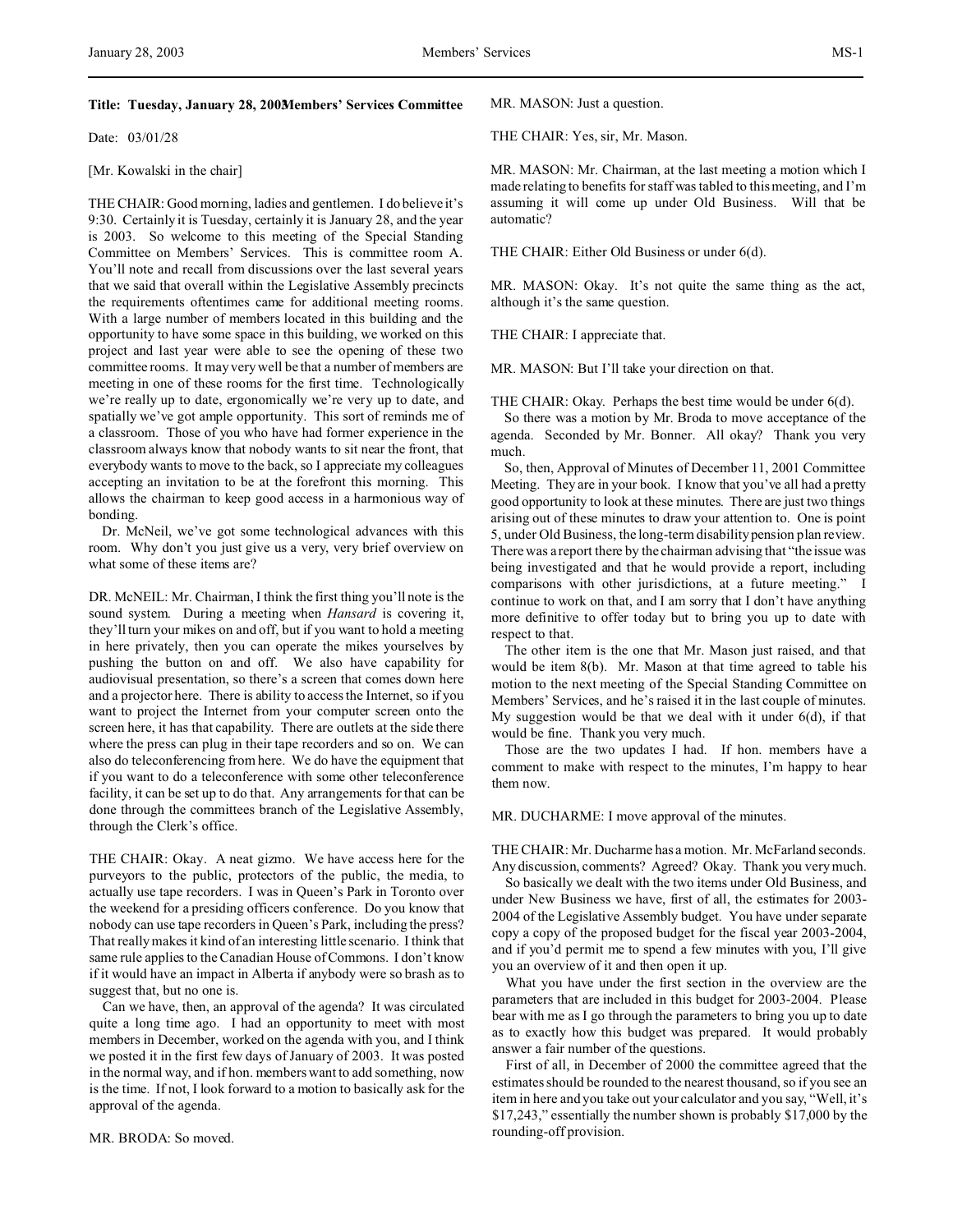Secondly, all operational budgets – and as we go through each one of these sectional budgets, there are two components to it. One is the operational side, and the other one is the manpower side. The operational cost estimates were increased 2 percent as a result of the inflationary mechanism that we were able to ascertain. So if it deals with, again, operational matters, the number used was 2 percent.

In terms of the third item, member remuneration adjustments, Members of the Legislative Assembly in the province of Alberta are bound by a formula called the average weekly earnings index for Alberta, based on the earnings index of the previous calendar year. So what we do is look at this index, which is published monthly by Statistics Canada and is accessible by anyone in the country of Canada. Basically they print an index number for each of the 12 months of the previous calendar year. However, when we meet in January or December, we don't know what that final number is going to be. We never get that final number till approximately April 1 of the following year. So this year is going to be no different than previous years. We'll know approximately April 1, 2003, what the final number for the average weekly earnings index of the previous calendar year has been. But in the sheet that you have attached behind the parameter sheet, you'll note that basically it appears that to the end of October that number shows a figure of 2.08 percent. If you looked at January, it was 2.92, February was 2.65, and then in August it was 1.52. By taking these numbers to that point in time, averaging it out, in the one column the change over the previous year is 2.08, and we have another figure in there of 2.11 to the end of October. So we're doing a little bit of guessing.

In terms, then, of building a budget and presenting a budget to you, the number that I have put in this budget is 2.25 percent. So there's a bit of guessing going on in here.

### *9:40*

When we get the numbers for November, we get the numbers for

December, then they're rounded off and adjusted and adjudicated by whatever the statisticians do. We will get a number on April 1 that probably will be less than 2.25 percent. So for budgeting purposes I put the number in of 2.25 percent. Whatever that number is that will come out on April 1, which will be the final number, it will be the number that then will be applied. If it's 2.1 percent, then that difference between 2.25 percent and 2.1 percent simply will be lapsed and returned to the general revenue fund of the province of Alberta at the conclusion of the fiscal year. It'll never be accessed; it'll never be utilized. That has been the policy that we've followed in previous years in terms of administration, and so that's the number that you've got for member remuneration adjustments. That number was used essentially for the manpower caucus budget adjustments, all of it, so the caucus budget adjustments are based on that same number of 2.25 percent.

The constituency services element – that is, the number for the constituency offices for the 83 members in the province of Alberta – is adjusted, again, by 2.25 percent. That's a consistent number. The communication element, which is one small component of the constituency office adjustments, is the component used to reflect the increase in postal rates and the number of electors as per the Chief Electoral Officer. The latest numbers given to us by the Chief Electoral Officer indicate that the number of electors in the province of Alberta is 1,903,291. That's the number we used to determine that small component, so those reflections are in there.

Under the next item, the promotional element, we're governed by the motion which says that this reflects the number of constituents in the province of Alberta as opposed to the number of electors in the province of Alberta. The most recent numbers given to us by the statistics branch of Alberta Finance indicate that the number of

constituents in Alberta is 3,114,000. So there were very, very minor adjustments in terms of what all that did.

In terms of dealing with the fiscal pressure for the manpower component of the Legislative Assembly Office – that is, the men and women who work in the Legislative Assembly – our policy is that they would follow the decisions and the provisions of the province of Alberta in negotiations with the public service sector in the province of Alberta. The public service sector and the government are currently in negotiation. There is no way of knowing what the conclusion to that negotiation will be and what the concluding numbers will be for April 1, 2003, so it's a pure guess from where I sit at the moment in terms of allocating dollars for the preparation of a budget of the Legislative Assembly branch. So what I've done is basically put the number in for April 1, 2003, to be the equal number that's in for April 1, 2002. I put it into a component in the budget called a financial contingency fund. It could just be called a contingency fund.

So in this current year the men and women of the Alberta public service received a salary adjustment of 4 percent and were eligible to have a merit adjustment of 4 percent. Our policy is that the men and women in the LAO would follow the government policy. So what we have in here is that same number for April 1, 2003, and it's focused in the contingency allocation. I have no way of knowing what's going to happen. Neither, I believe, do any of you have any way of knowing what the final negotiation is going to result in. If the final negotiation is less than what we have in the budget, we will apply the number that's in the final negotiation and lapse the difference in the budget, and it'll be returned to the general revenue fund, but for budgeting purposes, those are the dollars that have been put in here.

In addition to that, we are currently carrying 2.25 percent in the manpower component in the constituency offices and the caucus offices. I've added another 1.75 percent for these men and women, not for us. Those are the employees, and that 1.75 percent was added as well to that number in the contingency fund. So if, as an example, the conclusion and the negotiation between the government of Alberta and the public service of Alberta is 4 percent April 1, 2003, then the dollars would be applied. If it's less than 4 percent then they would have the difference, and we would have the protection up to 4 percent in the budget. Again, if it's less than what we carry in the budget, we do not allocate it. We lapse it. We apply exact numbers that are provided by the province of Alberta to its employees as a result of the negotiation. That's the parameter with respect to that.

This committee indicated that it wanted the transitional allowance to have no liability attached to it after a certain period of years, that it would actually be self-funding. So we're carrying the same number of dollars in the 2003-2004 budget as we've had in the previous years, and this will be completely self-supportable in two fiscal years from now as a result of the policy with respect to this.

For budgeting purposes 85 sessional days were used, and that's pretty consistent. Our definition of a sessional day is different than virtually every other jurisdiction in Canada. We sit in the evenings. Most parliaments in Canada do not sit in the evenings. When they do sit in the evening, they call that a second sessional day, but our definition of one sessional day is both an afternoon sitting, 1:30 to 5:30, and the evening sitting, beginning at 8 o'clock. So that's how we define it.

A lot of members basically say: well, we should define it. It wouldn't make any difference in terms of a budgeting process if we defined an evening session as a second session and the afternoon session as a first session, but at the end of the year it would simply say that we would have 170 sessional days instead of 85 sessional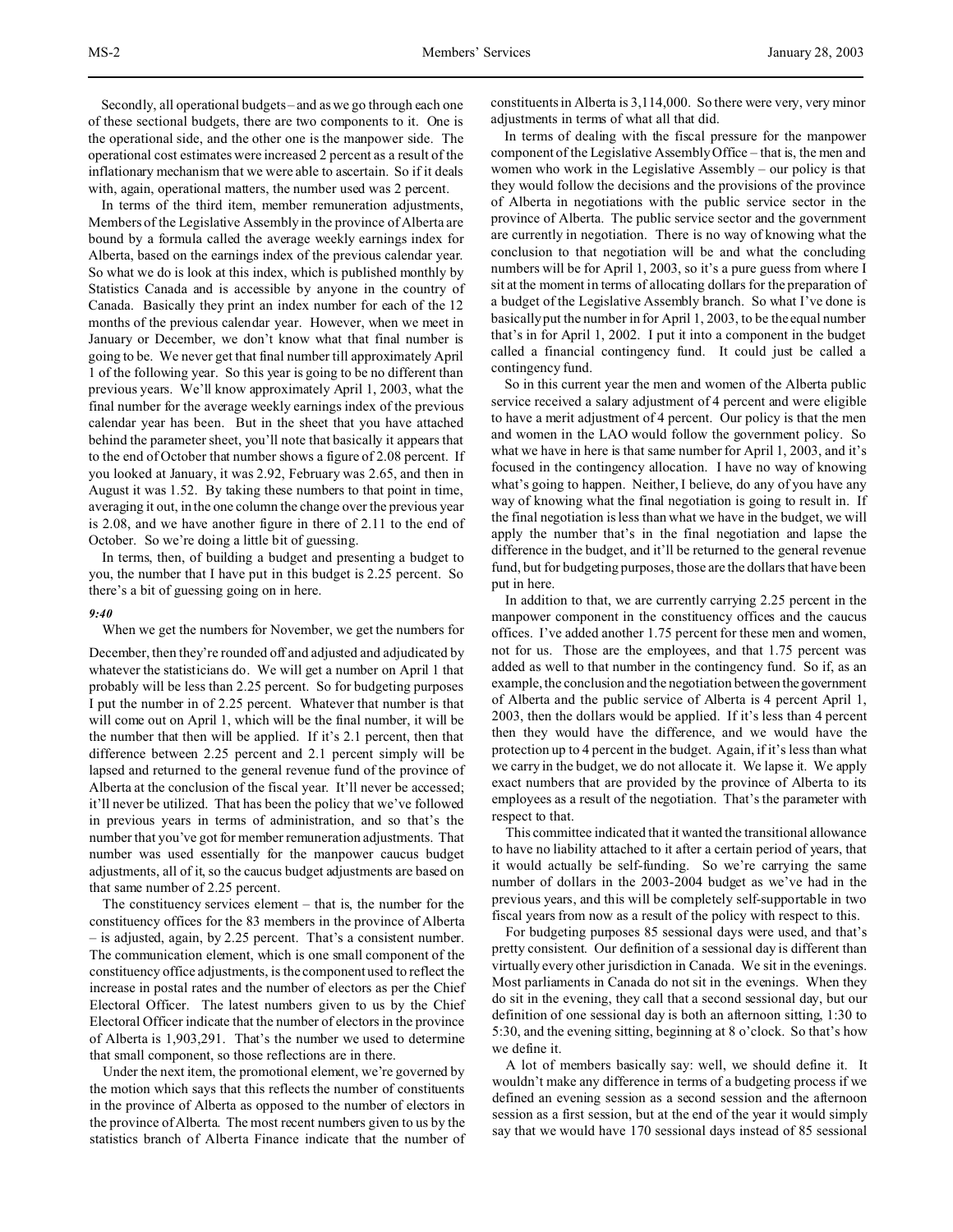days, and we'd be consistent with all other parliaments in Canada. The dollars are covered for the number of hours that it would be. By the way, we continue to set almost what seems to be new records of length as each year goes by in terms of the number of minutes that we sit in the House.

The next parameter, August 7, 2001, again just reflects the annual population estimates that I talked about a little earlier. The other one is the RRSP allowance allocation just carried again and exactly the same number as in the past. Of course, that Fort McMurray allowance is a result of, again, the government negotiation with the public sector with respect to that particular peculiarity in the Fort McMurray area. That's being carried again. That's \$400 a month.

We're continuing to budget to equip constituency offices with furniture/equipment upgrades over the three-year program that we had, and we are carrying 30 offices at \$12,000, for a maximum of \$360,000. That's consistent with what we had and continues in the policy that we have. Photocopier equipment is just a continuation of the policy that we created some time ago and exactly the same amount that we had in the previous year.

There's been one change within the administration of the various departments, agencies, and branches of the government of Alberta. In the last fiscal year the Legislative Assembly Office of Alberta assumed responsibility for all telecommunication services from Alberta Infrastructure for private government members, Official Opposition, third party opposition, and the LAO branches. In this fiscal year \$77,000 was transferred from the MLA administration budget to the LAO branch budgets, as they become responsible for their branch's telecommunications charges. The net effect is zero dollars. It's just a matter of taking it out of one, putting it in another, and it's the same amount of money. There's no increase. It's just an administrative difference.

We've been advised as well that risk management and insurance have sent us an estimate for the upcoming year of 10 percent over the charge of 2002-2003. In the current fiscal year we're paying \$113,359 for this insurance premium. That will go up to \$124,695 as of April 1, 2003.

We have included funding for the Select Special Ethics Commissioner and Ombudsman Search Committee, not a large amount of money for the time frame after April 1, 2003, because much of that work will be concluded before March 31, 2003.

### *9:50*

In a nutshell, ladies and gentlemen, those are the parameters. You

also have a sheet attached in the next section – and then I'm going to stop and open it up to questions before I go further – which is the overall budget for the Legislative Assembly of Alberta, the estimate comparison by various codes for the fiscal year 2003-2004, showing you a net expenditure item of \$35,847,000.

I will give you more information as we go through this, but just to give you one scenario which basically pops up here: if you were to take a look, the upcoming fiscal year of 2003-2004 shows a revenue figure of \$449,000. The Legislative Assembly Offices of Alberta will take in a revenue of \$449,000 as compared to the current year's revenue estimate of \$170,000. That shows that we must be selling something for a \$270,000 increase. Well, what's happened is that the Auditor General in one of his reports indicated that we have to clearly show what the revenue stream is. In the past we've had those dollars – Clerk, in House services?

DR. McNEIL: In the public information branch and subsequently in visitor services and House services.

THE CHAIR: In the past we've shown just the bottom-line

difference, so there's an adjustment downwards in one of those codes up above at the top in terms of the various branches to show the inventory costs and then to be matched by the dollar figure of the revenue of \$449,000. It's just, in the eyes of the Auditor General, a little more transparent with respect to it. It doesn't really affect the budget dramatically. It just shows that we have this revenue stream of \$449,000 with respect to it.

All the other numbers basically follow the parameters. You can see the contingency fund, which is aligned by itself in 2003-2004. That's for staff increases as a result of negotiations and the figure of \$607,000 to cover all of the staff except Members of the Legislative Assembly.

Following that sheet, again, you can see the three-year projected budget estimate. It shows that in 2005-2006 there'll be a reduction in the call for transitional allowance because of the buildup in that particular fund. The following sheet after that just gives you a little more detail, showing you where the variances are in each of these segments. Then there's the human resource component, the operational component, the revenue streams for 2003-2004, and the potential fiscal pressure contingency as well.

Now, I will stop if there are questions that the hon. members have before going into each and every one of these with more specifics. If you have some questions with respect to these parameters or explanations required, I'd be happy to try and provide.

Mr. Mason.

MR. MASON: Thanks. Just a few questions for clarification, Mr. Chairman. The members' services allowance increase of 1.75 percent and the caucus increase of 1.75 percent are to round up the increase of 2.25 percent so that it's equivalent to or would allow the caucuses to give staff increases equivalent to those received by the LAO. Is that correct?

THE CHAIR: That's correct. The LAO would also participate, though, for a possibility of an additional 4 percent as a result of merit adjustments that would not be provided for under the caucus or the constituency office funds at this time.

MR. MASON: Okay, but that's not a generalized increase for the LAO staff.

THE CHAIR: The 4 percent and the 4 percent are. It follows consistently with the public service.

MR. MASON: But the merit is not.

THE CHAIR: The merit is for the LAO staff but not the other staff.

MR. MASON: It's not automatic, though.

THE CHAIR: No, it's not automatic. It's adjudicated on performance.

MR. MASON: I wanted to ask about the transitional allowance contribution. This is one-third of the total fully funded allowance, this \$4.2 million in the budget that we've made the two previous years. Is that correct?

THE CHAIR: This will be the third year, yes.

MR. MASON: This is the third year. So the total amount in that fund would be, then, \$12.6 million, and that is the amount if every member cashed out in the next election.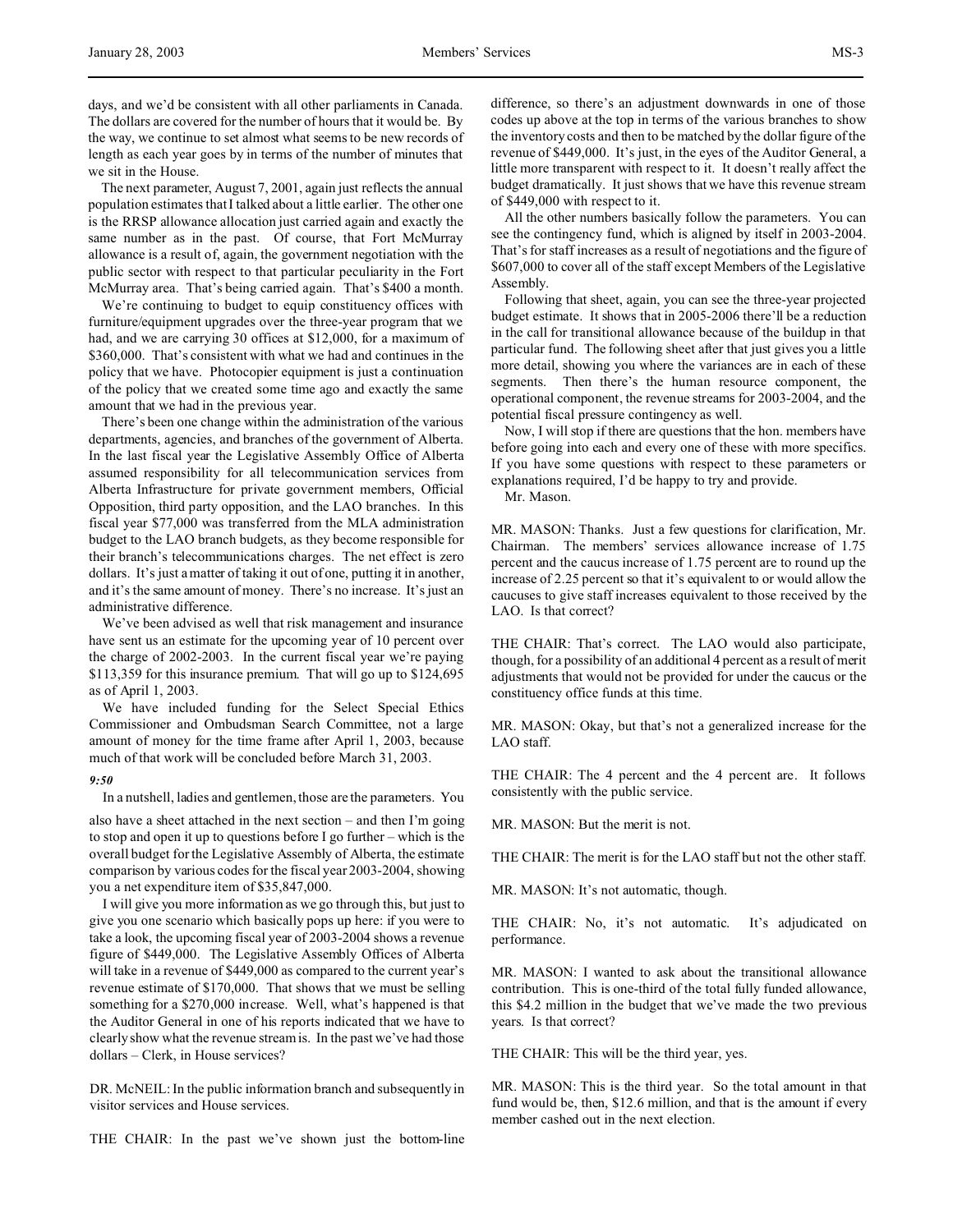THE CHAIR: No. Well, if the election were to be held today.

MR. MASON: Yes.

THE CHAIR: But this is being projected for two years. So no. If all members were to go at one time, all 83 at one time – Dr. McNeil, do you have that number? – it would be higher than that. We're not fully funded yet. We will be, though, when we arrive at the plan that we have.

MR. MASON: Okay. So is there money to be added in this budget in subsequent years?

THE CHAIR: Yes. It's pointed out in the profile on the three-year projections. It goes that, basically, in 2004-2005 it will be the same draw as this year, and then in 2005-2006 it starts to go down. The number reduces itself from \$4.2 million to \$2.3 million.

MR. MASON: Okay. When the fund covers the entire liability, what will the fund be at?

THE CHAIR: Approximately – what do you have for that number? – debt and liability, March 2005, \$16.6 million.

MR. MASON: Okay. Thanks very much.

THE CHAIR: This is good. This is very, very positive, to have that fully funded in there. Those dollars are protected, and those dollars are being administered.

MR. MASON: That fund will earn interest; will it?

THE CHAIR: Well, under the rules it doesn't. Explain, Dr. McNeil.

DR. McNEIL: The fund will earn interest, but the interest is not allocated to the fund directly. It goes into general revenue.

MR. MASON: It goes back to general revenue.

DR. McNEIL: So the money is earning interest. It's just that the fund itself doesn't accrue that interest.

THE CHAIR: Additional questions on the parameters? Okay.

Then your wish is that we go through each one of these various segments. Then would you like questions and answers as we go through each one or that we go to the end and then have questions and answers? Go to the end? Then I will just probably be governed by my accelerated approach and just see how long it will take.

Okay. The first one, the financial management and administrative services branch. A small branch; it has eight employees in it. Oh, by the way, same manpower. There are no adjustments in manpower. Same manpower in 2003-2004 as currently, in this fiscal year. No adjustments there. No additions to overall staff. Same number. So they are basically looking at their budget of \$542,000. Forty thousand of the \$55,000 increase covers existing salary levels and employee benefits. I might add that the employee benefits side has become a real driver if we have a manpower budget, and you can see the breakdowns there: \$5,000, again, that telecommunications transfer which was taken away from the one central core, applied to each one, and labour services allocated at \$10,000 per annum for support services for the Legislature Annex committee rooms. It is very, very straightforward. You can see the numbers. They've been there and just reflect, really, basically the premium costs associated

with employees and the like. You'll find this consistent through all of these various branches.

*10:00*

The next one, the human resources branch. Again, a small branch,

of seven people. There was a reclassification of one position to management. There was equity adjustment of a management position. There was reclassification of an existing position. Then the employees' contributions. Again, those adjustments, whatever they are, from health care to CPP to what have you. There is an increase there of \$16,000 into it. You've got the telecommunications adjustment of \$7,000 and, again, the same number of manpower, seven. Very straightforward.

The one you're all waiting to see, of course, is the Speaker's office, and I know how meticulous you're going to be about this. It's three manpower in the Speaker's office. The draw for the Speaker's office for 2003-2004 is \$361,000, as compared to the current fiscal year number of \$354,000, an adjustment there of \$7,000. Again, it's a combination of the employer contributions, the \$2,000 for the reallocation of telephone line charges. Essentially, that's it.

The next one. The public information branch has 13 employees. Once again, the employer contributions. Oh, we've got \$4,000 set aside for replacement of headphones for use with *Hansard* transcription equipment, and again the \$6,000 telecommunications adjustment. Very straightforward. That budget moves from \$1,052,000 to \$1,077,000, an increase of \$25,000.

Legislature Library. We have 16.3 employees involved in the Legislature Library. Again, you're looking at the human resource side. There's \$39,000 in the human resource side, and the operational side is also \$39,000, including that we're going to send one of the librarians to an international library conference. It's going to be held in Canada, the first time in 20 years. A few dollars set aside for her to attend, I think, professional development. That side is very, very important. There's tremendous inflation in this area in terms of buying periodicals, magazines, whatever gizmo there is and whatever new kind of product that's available. The inflation rate and the adjustment rate are usually double-digit, but they're managing with the budget allocations that we're providing them with.

House services has 30.6 employees. This basically is the service for the running of the Legislative Assembly, one aspect of it. With respect to that, \$2.954 million. The human resources side is \$98,000. Again, it's based on the budgeting for the sessional days for security, page staff, other people associated with it, and the operational side adjusted modestly. Our telecommunications increase in that one is \$25,000. The other segment is that I basically indicated that the gift shop inventory had to be allocated, where the Auditor General had said: you have to make an adjustment with respect to this to show it coming out on a line by itself. You can see our revenue from operations included in there of \$280,000. This is a busy little area.

The next one is information systems services. This is the technology side of it. Ten years ago, I guess, when the Members' Services Committee met, it was basically dealing with typewriters and some photocopier machines. Well, since then we have adopted all the policies that we have in terms of the electronic equipment we have, in terms of what is available in all the offices, what is available in the Legislative Assembly. This continues to be a great driver of things. Our policy, basically, is replacement on a two-year rotational basis, but in the last year there had been a whole bunch of people coming to me all of a sudden, saying: there's a new kind of monitor out there on the market that everybody's just got to have. We haven't budgeted for any of that. These bigger, larger monitors are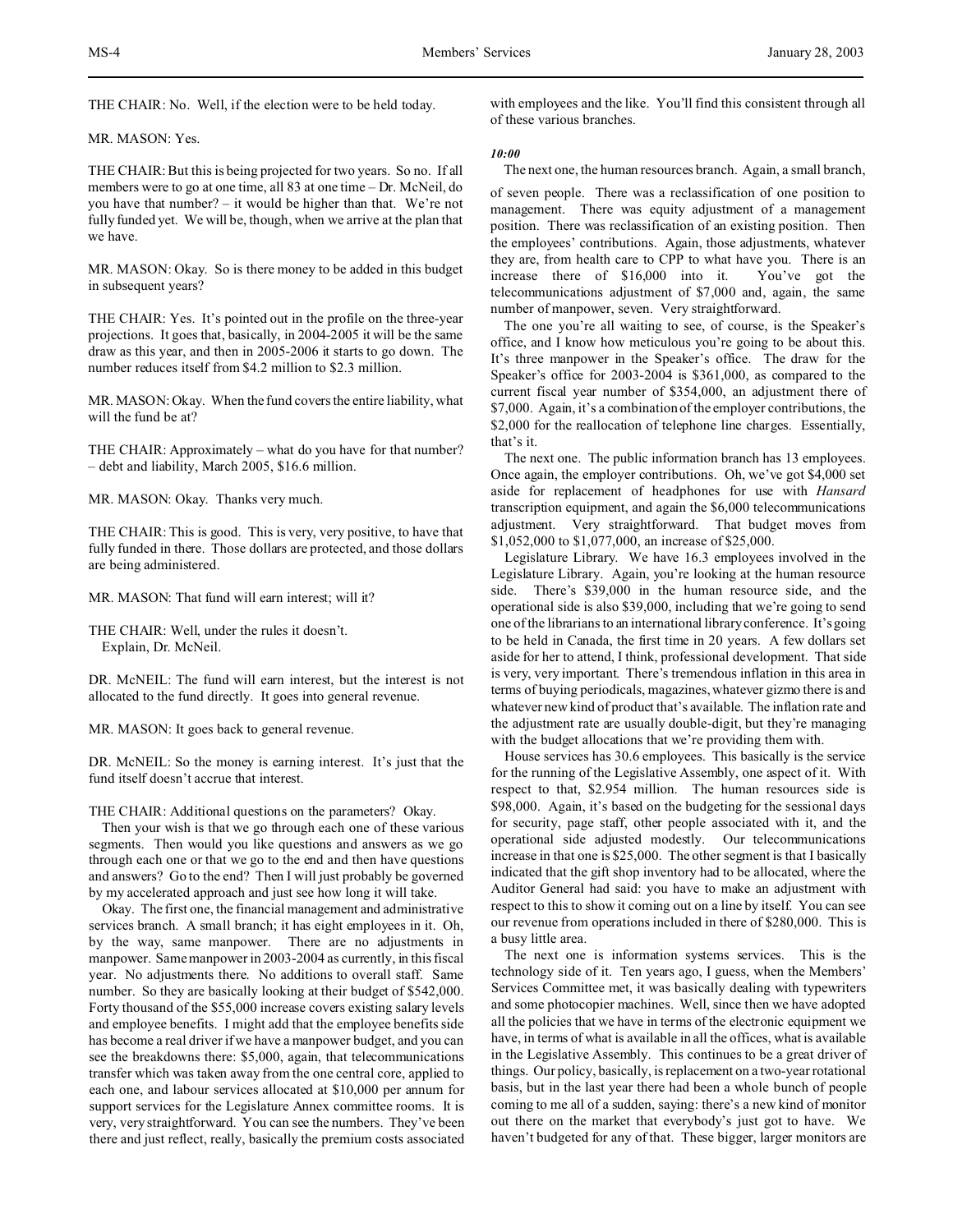– sorry; I've got a problem trying to remember my cell phone number. I don't mean that I'm not interested; it's just that we haven't become too inventive and adventuresome in the budget for April 1, 2003. It seems that our 83 members and all the caucus staff and all the constituency staff – I don't think I'm too far out in saying this. In terms of MLAs and how attuned they are, probably about one-third are really wired into technology, maybe one-third are parttime technology users, and probably one-third are basically saying, "Ho hum," but we're driven by the one-third that are wired. That's good, but it is a big area. Look at the budget for data processing equipment: \$726,000.

Legislative committees. This budget shows a modest reduction in terms of legislative committee work, going down from \$259,000 to \$235,000. Needless to say, some of the big reviews were done in the current fiscal year, and you can see the parameter breakdown again. Telecommunications in that area showed an adjustment of \$9,000.

The next one, MLA administration. This is the budget that includes expense categories for pay and benefits for the Members and former Members of the Legislative Assembly, constituency office related expenditures, as well as operational expenses like travel, office equipment, and telecommunications. We built into this one the 2.25 percent for members. Then you can see all the other charges. So that overall one would move from \$11,894,000 to \$12,124,000: about \$230,000 on \$12 million. It's based on the formulas that I talked about before, the 2.25 percent max and the 2 percent operational side.

The next one, then, is caucus allocations. The first one is the government members, 49 government members. This is where the rounding does show some adjustments downward rather than upward. In the current fiscal year the budget is based on \$53,000 for each of 49 members of the government caucus. In the upcoming one it goes to \$54,000. The rounding off goes down rather than up on the thousand dollar thing. So that shows, basically – there are 49 members – an increase of \$1,000 per member for the government caucus. That's \$49,000.

For the Official Opposition: seven members, an increase of \$1,000 per member. So that's an increase of \$7,000. Then the Leader of the Official Opposition's office gets an allowance of \$370,000 plus \$59,000 for the Calgary caucus office.

So there you've got the government budget, \$2.646 million; the Official Opposition budget, \$807,000; and the third party, again, based on two members, including their private members' allowance and their leader's office allowance of \$185,000, which is half of the number allocated to the Leader of the Official Opposition, for a number for the third party office of \$293,000.

We have no private members, but we carry a line with no budget allocation in it. We have no vacancies, but we carry a line with nothing in it.

For the Electoral Boundaries Commission we carry a number of \$19,000. The Electoral Boundaries Commission for all intents and purposes should have its work finished. In the report that it published in September, it indicated that it would have its report to the Speaker of the Legislative Assembly by March 25, 2003. However, it's rather interesting. Senior Parliamentary Counsel, you just correct me if my dates are wrong. I was originally advised that the Chief Electoral Officer's interim report would come out on September 9. There was a glitch in printing, so we received it on September 17, I believe, and released it immediately on September 17. I'm waiting to see when this report will come, because the act basically says that the final report has to be provided five months after the interim report. The document the chairman of the electoral commission put out basically said that the report had to be provided to the Speaker by March 25. So sometime between next week and March 25 the report will be presented. I'll get the report. I make it public automatically as soon as I get it. So that's the best I can advise you at the moment.

There's the overview, hon. members. I'd be happy to try and answer any and all questions.

#### *10:10*

MS HALEY: Just some clarification on what you just said. Five months after the date it was first released, September 17 plus five months. Is that what you're saying?

THE CHAIR: Well, one might argue even September 9. But I'm going to be meeting with Mr. Clark tomorrow to try and ascertain this, because my understanding is that the statute said five months after the interim report. So if you project it, it would either be . . .

MS HALEY: February.

THE CHAIR: Ninth or 17th.

MS HALEY: Right. Okay. I just wanted clarification.

THE CHAIR: Unless there's another printing glitch.

MS HALEY: I'm confident it can't happen twice; okay?

THE CHAIR: That's right; unless there's another printing glitch. I don't know. We're not privy to any of that.

MR. HORNER: Just a couple of clarification questions that are probably very minor. Under the House services budget we're showing a revenue of \$280,000 on the one sheet, but on the estimates it's showing the \$420,000. Is the \$280,000 what the adjustment was over and above what we would normally have?

THE CHAIR: That's my understanding, but, Dr. McNeil, do you want to just add something?

DR. McNEIL: That's correct.

MR. HORNER: Okay, just for clarification.

The other one. You mentioned, Mr. Chairman, about the new monitors, and I wasn't clear. Are we buying the new monitors or not buying the new monitors? My view would be: don't buy the new monitors.

AN HON. MEMBER: You can't have one, Doug.

MR. HORNER: No, I don't want one. It's too much money for what you get.

THE CHAIR: Well, we have a policy of a two-year changeover in equipment. So whatever the date is on the equipment that you have in whatever office it is you have, two years later Mr. Gano or one of his people will arrive and say: well, the policy says that you can replace this. So the question first is: do you want to replace it? Do you need to replace it? If the answer to the first two questions is, "No, no," then he goes away and he's quite happy. If, on the other hand, you say, "Yes, yes," then you or somebody associated with you will probably say, "Well, can we not have this regular screen now but can we have this new monitor?" at which point in time the difference is probably a thousand bucks or something. Our thought will be that we should wait till they go down.

MR. HORNER: Yes, please.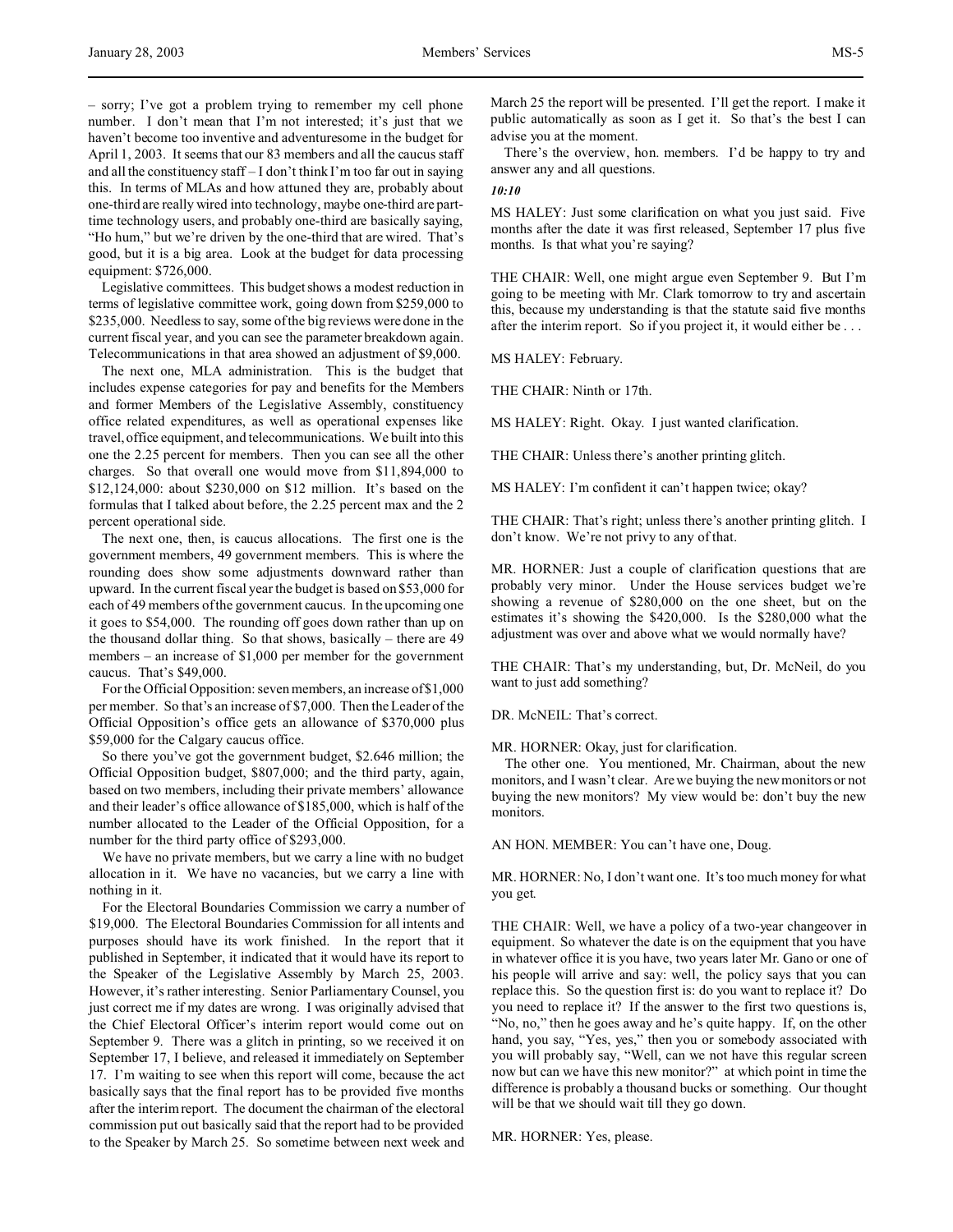THE CHAIR: But don't micromanage; okay? We may find a real good deal someplace.

MR. HORNER: Thank you.

MS HALEY: I'm sorry, but as one of those people that are wired into the Internet and various other places, first off, I'd like to point out that MLAs have access to a laptop, and it really doesn't matter what the monitor is like because it comes as a laptop. So, you know, just for clarification, Mr. Chairman.

The second point is that most of the monitors are now around \$500. So it's not an extra two or three thousand dollars or an extra thousand. Most of the monitors that you can get  $-$  a 15-inch flat screen – take up about a quarter of the space on your desk. As a staff person it can actually make a huge difference, and they're between five and seven hundred dollars. I just wanted you to know that.

THE CHAIR: That's very useful information because the most recent information I had on this was that it might be a thousand dollars. So it's already coming down in the last couple of weeks, which is good. Don't misunderstand me. We'll be very, very proactive. It's just that we're not going to go out and buy 83 new monitors tomorrow because there's a new one on the market. I appreciate that.

DR. MASSEY: Under House services, the revenue, it's the forecasted increase in activities for the School at the Legislature program. I'm not quite clear.

THE CHAIR: Go ahead, Dr. McNeil.

DR. McNEIL: I think the main revenue there is the gift shop sales, which were sort of netted out in the past, and now we're recognizing them in terms of the total sales in the gift shop.

DR. MASSEY: Is there any revenue from the School at the Legislature?

DR. McNEIL: I think that there's just a small amount, a thousand dollars or something like that.

THE CHAIR: Maybe the revenue is more than offset by the cost of the operation.

DR. McNEIL: Yes, it's offset by the cost of the operations.

DR. MASSEY: Thank you.

THE CHAIR: Mr. Broda, then Mr. McFarland.

MR. BRODA: Thank you. I'm just going back to the monitor thing, if I can. You mentioned updating every two years. If you say, "I don't want to get updated this year," do you have to wait another two years? Do they leave you alone for two years, or do they come back to you next year?

THE CHAIR: No. If you cross the two-year threshold, and you say, "Well, I don't need it now, but maybe six months from now," we would try and accommodate you. Yes. We would not drop you off the list.

MR. BRODA: Sure. Okay.

THE CHAIR: Mr. McFarland, and then Mr. Mason.

MR. McFARLAND: Thank you, Mr. Chairman. With respect to the technology and the pricing of it, what sort of monitoring, so to speak, does the group have to watch what prices are actually doing? I know I'm not one of the wired people, but the PalmPilots that I was familiar with – and I got one – were over \$600, and within a year, maybe a little bit more, they were down to the high \$200 range for I think virtually the very same product. Would it be reasonable when you're coming up with provisions for equipment that if somebody wants to jump into it right away, knowing that the price is going to come down as technology comes in, they can do it but they pay the additional expense themselves?

THE CHAIR: Well, our policy prescribes what is available to current members. Palms are not. So if an hon. member wanted to purchase a PalmPilot, they would have one of three funding sources: their own pocket; they might be able to make an argument that it would come under the constituency allocation; or they might go and see their whip and try and get it paid for under the caucus allocation.

MR. McFARLAND: Mr. Chairman, I was just trying to point it out because of my limited knowledge of the electronic items and not wanting to speculate on the cost of computers and monitors and all that.

THE CHAIR: At the moment you're on your own, Mr. McFarland.

MR. McFARLAND: And the second comment, not a question, dealt with the constituency upgrades.

THE CHAIR: Yes.

MR. McFARLAND: It was just a compliment more than anything. I think a month and a half from now it'll be 11 years since I got elected. In all that time, we had surplus equipment from a Claresholm depot, I believe, and there was absolutely nothing wrong with it. It was something that you became accustomed to. I wanted to compliment the staff who allowed the constituency assistant to shop around locally and actually come up with substantial savings on the allocation. The flexibility was greatly appreciated, and the equipment and the surroundings for the staff are greatly appreciated, so hats off to your staff.

THE CHAIR: Well, hats off in this case to your constituency because that's what we encourage. Absolutely correct. We've got a policy about applying it, but if there's a central supplier of office equipment that's 500 miles away from where you live, well, then one has to build in the transportation costs and all the other costs. If you can buy it locally, buy it locally. Absolutely correct.

MR. McFARLAND: I believe we came up with something, quite an enormous saving compared to what it could have been. So thanks again.

THE CHAIR: We're doing quite well in that program. I've not had any complaints from any members. Those who did get it done were quite happy and satisfied. Not all members had it required because there were adjustments made in the last number of years.

In my case an example that was done in just the last couple of weeks, the first time in 20 years: I got a coffee pot, which is good. Mr. Mason, and then Mrs. Jablonski.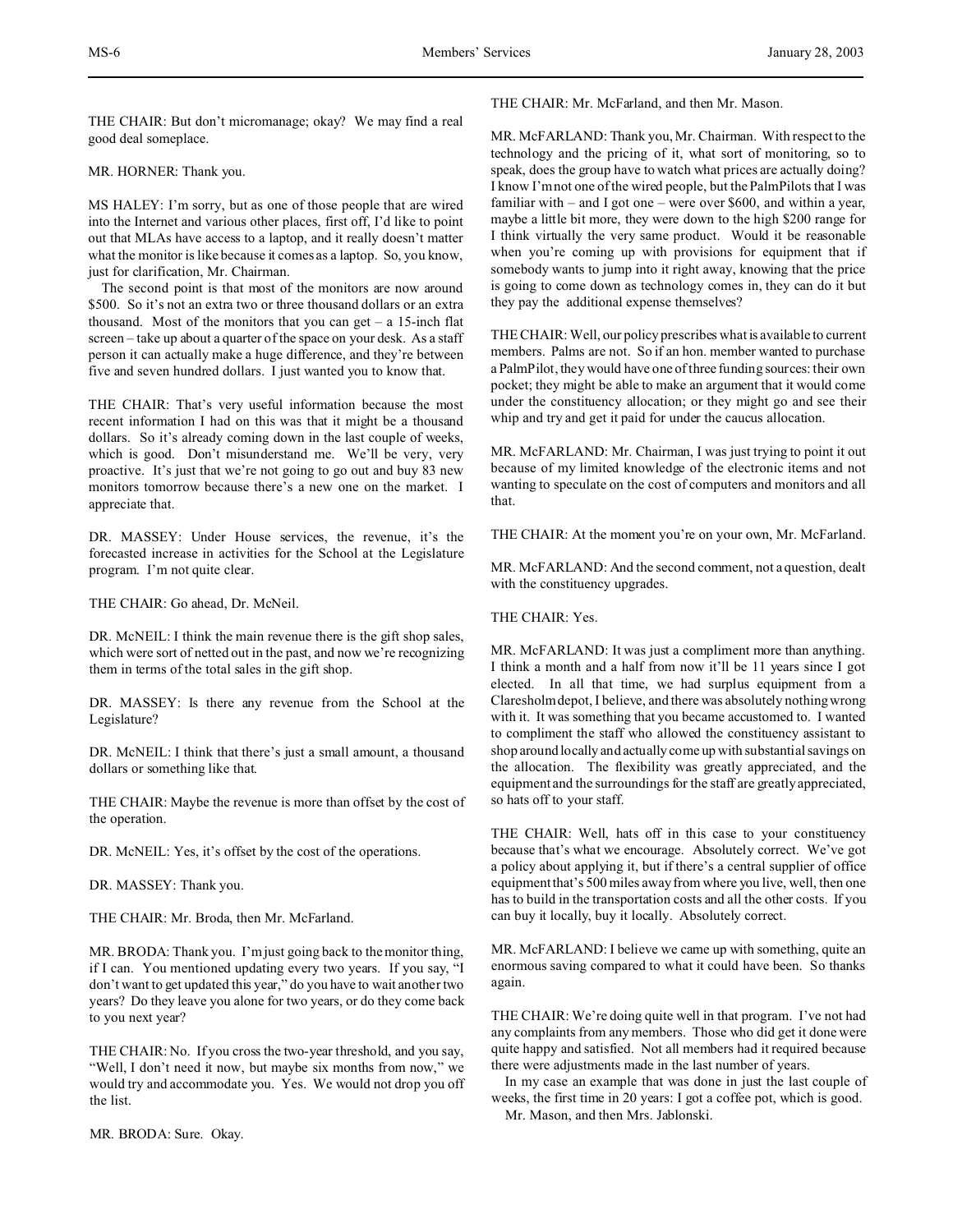MR. MASON: Thanks, Mr. Chairman. Coffee is good.

I want to ask about the human resources expenses under information systems. There's an increase of \$75,000 to reclassify two positions to management. I'm just wondering what the positions are and if there are others that I may have missed.

THE CHAIR: Okay. The person in charge of the information services branch is Mr. Gano. Bill Gano's here. Bill, can you add some clarification to that?

MR. GANO: Yes. Over the past couple of years in information systems we have gone through a reorganization, and two positions were reclassified to management. We now have a manager of planning and development, which is Val Rutherford, and we have a manager of network and client support services, and that's Rafael Valencia. The number of positions did not change; however, those two positions were reclassified.

## *10:20*

THE CHAIR: Brian, this is that area where in the last number of years we talked about always losing staff and rotating it because of the economic situation in the private market. Mr. Gano, has it settled down? Are we having better luck retaining people these days than we had before?

MR. GANO: Yes, most definitely. Our turnover rate has dropped quite dramatically, and we've had fairly stable staff for about two to three years now.

## THE CHAIR: Brian.

MR. MASON: Thank you. I'm just wondering if there's policy around the moving of people, reclassifying people upward in the scale. Is there anything to ensure that it doesn't drive costs over the long run?

THE CHAIR: Well, the policy is this. First of all, the Clerk has to deal with me, and he has to convince me that these things are required and necessary. He would only arrive at my desk with such an argument, I guess, if he had done the due diligence with respect to his own staff. So we'll ask him to verify that this is okay.

DR. McNEIL: Yes, and we for the most part would follow the standard policy that applies in government with respect to reclassifications to management and so on, but also, you know, recognizing that, especially in the information systems area, it's a very competitive market. So we want to make sure that in making those adjustments we remain competitive within the public service so that we're not losing our staff to government departments or outside.

MR. MASON: Do you keep track of the proportion of management to nonmanagement people in the operation?

DR. McNEIL: Yes. I would say that that's a normal aspect of managing an organization.

MR. MASON: Through you, Mr. Chairman, has that ratio changed substantially over the last 10 years or so?

DR. McNEIL: No.

MR. MASON: Okay. Thank you.

THE CHAIR: This is an area that we have to pay special, careful attention to. If you go back the last number of years, three years, four years ago, we were having a devil of a problem. Either the economy was overly heated compared to what it is today, or we were so dramatically underpaying these people that nobody ever stayed. They came, they got an entry position, were gone in three months, and we had absolute – well, chaos is too strong a word. But we had a lot of frustration in the various caucuses in this area.

So then we created that technical committee with caucus representatives and went to work on it. It came down essentially to having the people that you required to do the service that you needed and making sure that they received the salary competitive with either the private sector or, in fact, the public sector in the province of Alberta so they simply didn't show up one day and three months later go across the street and work for somebody else. That has settled down. So we have that stability now, which is very important.

Mrs. Jablonski.

MRS. JABLONSKI: Thank you, Mr. Chairman. Besides the furniture in our constituency offices I think the most important asset that we have there is our assistants. I find that my assistant is a very hard-working person. We receive a lot of phone calls from people who are in need, and he does an excellent job of helping me out with the answers to the questions that we receive. I find that they work just as hard as our assistants in Edmonton, in the Legislature, and I'm just wondering why we classify them differently and they're not part of the increases that our LAO assistants receive.

THE CHAIR: Well, I think that's a very, very valid question, and I think that it's a subject matter that, in fact, this committee has to address itself to, and it's a subject matter that I want to address as we go through the remainder of the year.

On the agenda there's a section in there about the Chief Electoral Officer's report, and basically we'll come to it later in the day. I want to make this argument, because he has made this argument in his interim report, and that is that we have to have a review of the funding parameters that we have for our constituency offices. I'm very empathetic to what you're saying, and I buy into your argument completely. What we've got is a situation where we have a central core, and this is probably no different than it is with any other sector, private sector or public sector. Those at the core of the centre, basically, it's not that they ignore the people outside the centre; it's just that they don't have the same degree of empathy for them. In the case of the LAO that's not true because the LAO people here very much appreciate the work of the constituency offices. We've been driven by decisions that we've made in this committee in the past, and we have basically said that dollars will be allocated to each caucus, that the caucuses then will determine how they want to allocate those dollars. So, okay. Whoever goes in the three caucuses: you make those decisions. We're not involved in those decisions.

When it comes to the constituency offices, we've basically said that we will have a budgetary figure given to each MLA in the province of Alberta. The MLA can choose to either have a constituency office, have two constituency offices, or have no constituency office and use those funds for the legitimate opportunities there are. The MLA then determines who it is that he or she wants employed in his or her office. There's a tremendous variance of skills, and there's a tremendous variance in the pay allocations that members provide to these various constituency assistants. I agree with you completely that they are probably the most important people in the system because they are the frontline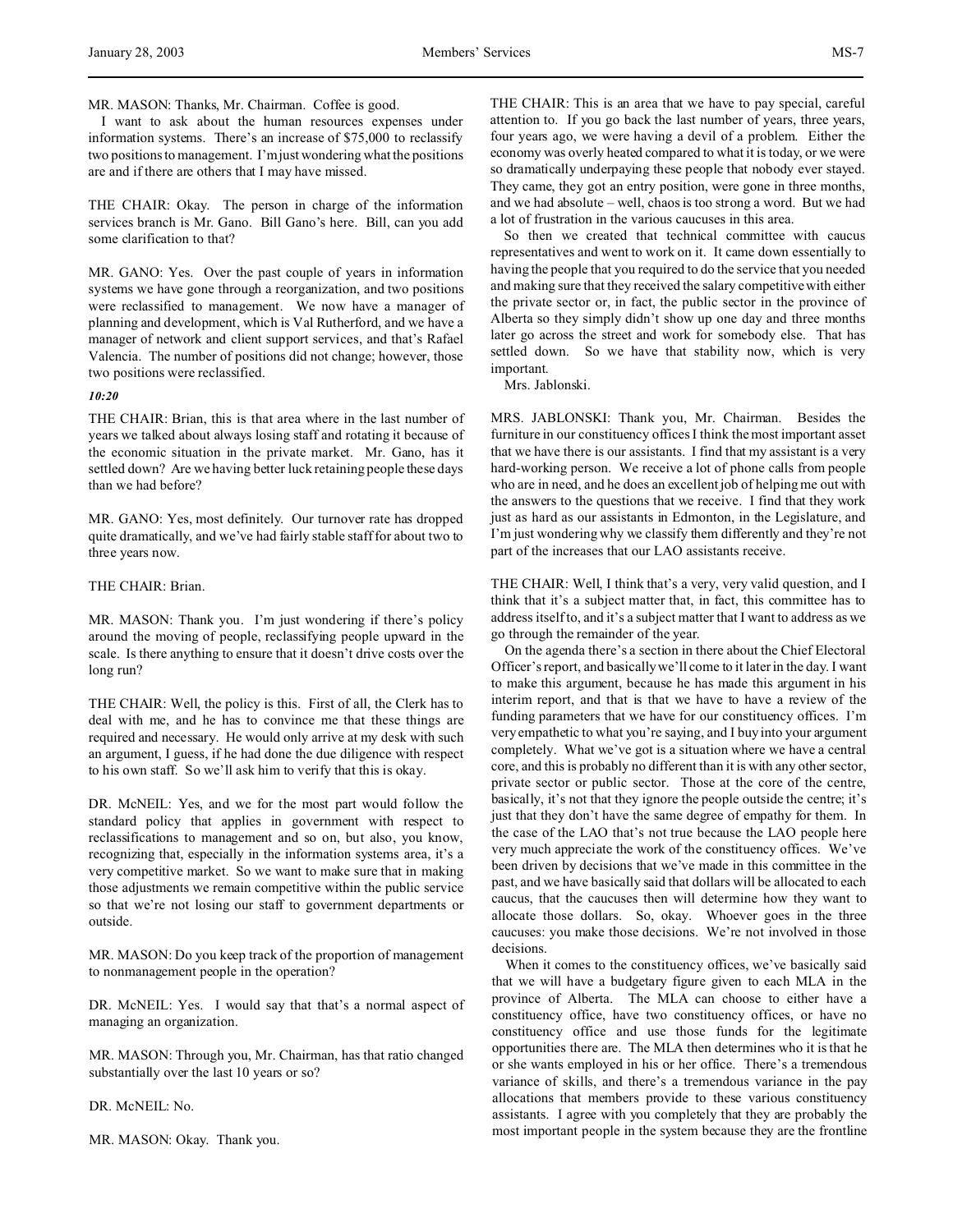people. They are the first people that get it. They're dealing with people every day in some part of Alberta with a myriad of problems, and they have no backup. They tend to work in a lonely situation by themselves, sometimes in a risky environment, and we have no standard approach in what we're doing.

What I would like to do sometime in the upcoming fiscal year is basically sit down and talk to all of you and then work with other members of the Assembly and say, "Well, how would we like to see this changed?" and basically work toward some of those changes in concert with some of the recommendations that have been made by Mr. Clark in his interim report and basically have such a proposal available for the Members' Services Committee to look at in the future. What we've got in here right now is a possibility of up to 2.25 percent and a possibility of up to an additional 1.75 percent for these people, but you are making the call. Each individual member will determine how they want to pay these people and what benefits they have for these people. Right now there is just a tremendous range. It's almost 83 different packages. But I certainly subscribe to the fact that they are vitally important people. Absolutely.

I don't know what other members have to say.

MR. MASON: Just on that point, Mr. Chairman. I apologize; I didn't realize when I raised the question that the adjustment didn't apply to the constituency people.

THE CHAIR: It does. The same thing as the caucuses.

MR. MASON: Oh, okay. Well, then, I really am confused.

THE CHAIR: I think that what Mrs. Jablonski is basically saying is that it's not enough. It's still not equitable to various people.

MR. MASON: Oh, I see. Okay.

THE CHAIR: See, I have no idea what you pay your staff in your caucus office. There are two members. You get \$108,000 plus \$185,000; \$293,000 is the ND budget. I don't know how you allocate that because we have never had that discussion, and the decision is that you decide what you're going to do on your own. But I do know what goes on in the constituency ones because they are direct employees of the LAO, which we're responsible for. Well, I'm not even going to make a comment because I have no idea what you pay and don't what to, by the way, unless you want me to.

MR. MASON: Yeah. I just wanted to be assured that the money is there so that the increase that is received by the LAO staff will also be available to us for our caucus staff and our constituency assistants.

THE CHAIR: And that's true.

MR. MASON: And that's correct.

THE CHAIR: Up to a maximum of 4 percent.

MR. MASON: Yes. Thank you.

MS HALEY: Just to clarify, Mr. Chairman. That's based on what the negotiations would end up being?

THE CHAIR: That's what I said: up to. Yeah.

MS HALEY: And to point out that this is, I think, the first time that

we've actually included it as a budget item for the constituency staff. It's never been this way before. Traditionally, in my time here constituency offices, as you pointed out, have been – it's all over the map. I mean, everybody pays a different rent. You know, you can pay hourly or you can pay monthly to your staff person there. Some of them work part-time; some of them are there beyond full-time. So there are vastly different circumstances. Our problem has been in not recognizing that. As costs have gone up in the province, we've not really dealt with this issue at the constituency level. So I'm really glad if we have an opportunity to review this, because I know that there are places where rent is extraordinarily high and it cuts out most of your constituency budget. In other places the rent is lower, but it's very difficult to hire anybody. So it's all over the map, and we really do need to address it, I think, in a more intelligent way than it has been.

*10:30*

THE CHAIR: What Ms Haley is saying is absolutely correct, because in that constituency office allocation you have all the components. You have the rent side, and I do know that there's a variance as much as threefold. From the minimum rent that one member would pay to the maximum rent another member would pay there's probably three times the difference. So if one were paying \$600 a month, probably the maximum is \$1,800, \$1,900, and some people pay utilities over and above that, depending on where you're located in the province of Alberta. So if you have the same constituency budget but your cost of operation is three times higher than another person, well, needless to say, you don't have that flexibility, then, in dealing with the manpower side of it. That's absolutely correct.

Mr. Broda.

MR. BRODA: Yes. I'd just like to echo the same sentiments. As Carol has said, our constituency office workers do work very hard and a lot of times are the first ones to get the call. I'm glad to hear that you've indicated that we should review that policy that we have.

I have some ideas. It's not the time to discuss it, but when we do have that discussion, I think we should be looking at it. I'm glad to hear that we're going to do that, because there are different skills out there in our constituencies, as you indicated. Some have good computer skills; some don't. Likewise, even in our Leg. Assembly our staff here have different skills as well.

That's the comment I wanted to make. Thanks.

## THE CHAIR: Additional comments or questions?

There's one aspect for consideration because we are on constituency offices. I will divert just a bit. One of the responsibilities of the Sergeant-at-Arms is to visit all the constituency offices when he can. In addition to that, we bring in all the constituency office assistants and have an opportunity once or twice a year for them to either meet with us in Calgary or meet with us in Edmonton in a professional development day, and I think that's working out very, very well. I think they feel good about it. They feel a part of it. They're up to date.

One of the aspects, though, that we have to continue to work on – and this is where the Sergeant-at-Arms comes in – is basically the security side. Many of you here know how secure this place is: cards and everything else. But no constituency office has any – well, there are a couple. No constituency office is anywhere near that way. These people are there by themselves, and you have no idea what the individual circumstances are. So one of the responsibilities that the Sergeant-at-Arms has is to basically make himself available to any office assistant throughout the province and to basically talk about those subject matters and to deal with those subject matters. He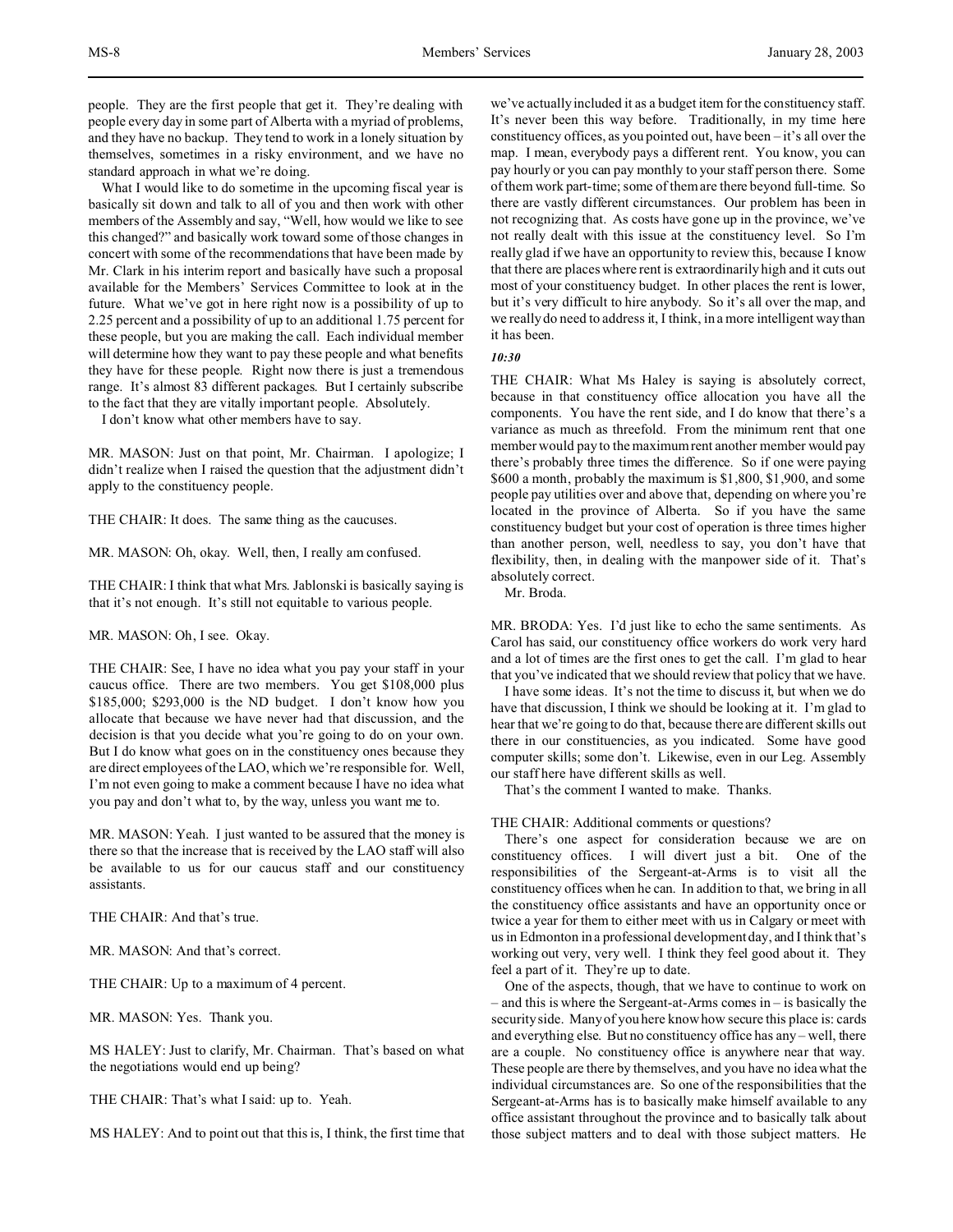MR. HODGSON: Yes, sir.

THE CHAIR: Okay.

MS HALEY: Mr. Chairman, I have an anecdote, if you don't mind.

THE CHAIR: An anecdote?

MS HALEY: Yes.

THE CHAIR: Okay.

MS HALEY: I have an alarm system in my office because we had some problems a number of years ago, and it was time to have the alarm system updated because it was becoming defective. We thought it was turned off, and the guy was in to work on the alarm system. I just want you to know, Mr. Chairman, that the alarms actually work, because he was trying to connect different things up and all of a sudden the RCMP came bursting through the door yelling at my assistant: what the hell is going on in here? She was just totally freaked because she had no idea that the alarm had been reactivated. So I just want you to know that, yes, the RCMP do actually respond.

THE CHAIR: The experience I have in terms of surveying that indicates that there's a very quick response time if there's a police force in the area.

MS HALEY: Okay. Fair enough.

THE CHAIR: If there's no police force in the town that you've got your constituency office in, well, then there's a delay. Yeah. Absolutely correct.

MR. McFARLAND: I guess I still have the distinction, Mr. Chairman, of having the cheapest rental rate in the entire province.

THE CHAIR: Oh, well, aren't we fortunate now?

MR. McFARLAND: It would be interesting to see – and we are going to renegotiate – that it would probably be spun as rental rates go up 300 percent or something, but when you go from \$30 a month to a hundred . . .

MS HALEY: Oh, geez. I don't even want to talk to you, man.

MR. McFARLAND: I know nobody wants to talk to me, but it's the advantage of a small town. On the other hand, it's still a net sum difference of minus something with the office upgrade equipment when you look at the total number of dollars that we've spent, which gets me to the question on the constituency assistant. I don't mind and I support the comments that have been made about the pay levels, but I certainly wouldn't like to see us put ourselves in a position where we had no flexibility on hours, days of work if the constituency assistant has to attend a function because we're 300 miles away in one of the 25 towns that we serve. So although I do appreciate that it's nice to be able to pay on a scale equitable to somebody in Edmonton, I also want us to remember that we want to

have a little bit of flexibility for those people that are, you know, working on our behalf back home.

THE CHAIR: Additional comments from hon. members?

MR. MASON: On another item, Mr. Chairman. I've lost it now, but there was a reduction in a couple of the budgets that I saw for the cancellation of Mr. Speaker's model parliament, and I was curious about that, why that program was discontinued and whether there's an all-in number for its elimination, the savings.

THE CHAIR: Well, Mr. Speaker's parliament was done in concert with the Alberta-Northwest Territories Command of the Royal Canadian Legion, and we created it several years ago. You can see a reduction there of \$5,000 because this youth model parliament program was discontinued.

Last year, in 2002, in the third year of the program, if you recall the environment, there was a situation that had developed with respect to education and the Alberta Teachers' Association. We had programmed Mr. Speaker's youth model parliament to go forward and had done all the advertising and had done all the preparation work. This is a very, very labour-intensive parliament, nearly three days of time. It involved half a dozen people in the LAO on almost a month of full-time work on their part. It involved the involvement of the Alberta-Northwest Territories Command of the Royal Canadian Legion. A lot of their people did supervision of all these 83 young people. They were available to drive buses, and they were allocating \$25,000 a year to the program. As we got closer to the date of the program, all of a sudden we found that the 15 or so teachers that were really required to help us run the program found themselves unable to participate, shall I say.

MR. MASON: I understand the situation now.

THE CHAIR: That put a really negative onus on everything. So we decided that if we're going to do a program under the Legislative Assembly of Alberta, we should be able to do it without having to be dependent upon outside forces. So it was a very, very reluctant decision; it was a very difficult decision. We were not enthusiastic about canceling it, and neither was the Alberta-Northwest Territories Command enthusiastic about seeing it ended, but it was the decision that was required at the time, and it was done.

So there is no more Mr. Speaker's youth model parliament. From my perspective, I will not find myself dependent upon outside forces to deal with it. You'll see on the agenda today that there's a proposal for a new kind of alternative. It's called Mr. Speaker's MLA for a Day, and we'll come to it later. With it came a reduction in terms of dollars. The Legion, again, were supporting us to the tune of \$25,000 a year, and they were very, very happy to do it. They were really thrilled with the whole thing and really looked forward to it. But, alas.

MR. MASON: That's unfortunate.

THE CHAIR: Yes.

MR. MASON: Mr. Chairman, the item that I have here is \$5,000 for hosting. Was that the total expenditure for the program?

THE CHAIR: No. The Legion put in \$25,000.

MR. MASON: Yeah, but from our side?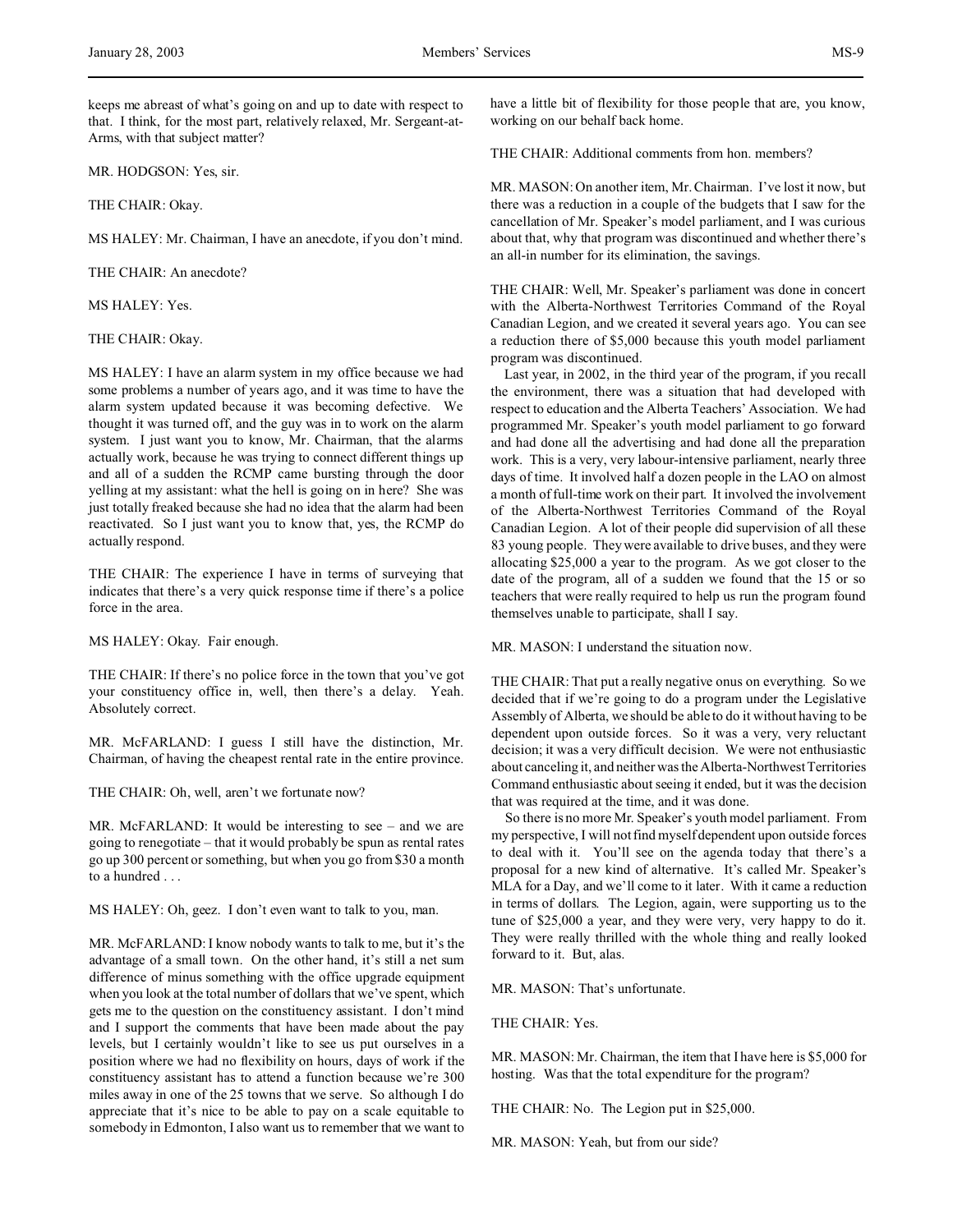THE CHAIR: Yes. So we reduced it.

### MR. MASON: Thank you.

## *10:40*

MR. McFARLAND: Mr. Chairman, I would like to comment on Mr. Mason's comment as well. You know, it might be one thing to say that it's unfortunate that it happened, and I understand your predicament where you relied on 15 professionals to help you run the program, but from a constituency perspective it didn't even get to that point. I find it totally unacceptable that perhaps the invitations that went out to the schools were never even distributed to the kids so that they had an opportunity to make their own decision as to whether they wanted to partake or not. Maybe it's not appropriate for me to make a political statement to that effect, but I really find it sad that a good service, that the Royal Canadian Legion did partake in for years, was suddenly put at risk and in jeopardy simply because somebody's political agenda prevented kids who may never have another opportunity to come up to the Legislative Assembly from doing so. That's what I found was pretty sad.

## THE CHAIR: Mrs. Jablonski.

MRS. JABLONSKI: Thank you, Mr. Chairman. I'm concerned about security issues for MLAs. Being that we've had some increased incidents in the past where somebody loses it and we had an incident with our Justice department, I'm just wondering if there has been any consideration given to home security for MLAs, who are public figures and, therefore, can become public targets if anybody should be unhappy with some things. I just wondered if that has been discussed.

THE CHAIR: Well, Mrs. Jablonski, I'll make a comment with respect to my current position as Speaker of the Alberta Legislative Assembly but also one with perspective from the past when I was minister of Alberta public safety services and the conclusion I reached a long time ago that the best discussion on security was no discussion.

MRS. JABLONSKI: Thank you.

THE CHAIR: Additional questions?

MR. MASON: This is not specifically on the budget, but I'm looking at the library budget, and it occurs to me that this committee really has oversight of our library. Is that correct?

THE CHAIR: Oversight?

MR. MASON: Well, it's up to us what the library does and how it meets our needs.

THE CHAIR: Absolutely. In terms of the budget, yes.

MR. MASON: I really think it's such an important thing, yet I know very little about it and how it operates. I guess I'd like to suggest that we could maybe benefit by having a little bit of a presentation at one of our meetings or at a special meeting from the library and have some discussion about what it does and how it could serve the needs of the members and so on. I think I could stand some education on that subject.

THE CHAIR: Okay. Well, when you get the invitation from me to come to the Legislature Library Tea in the spring, you accept it this year. That's exactly what we've been doing every year in the spring: having an open house.

MR. MASON: Well, then, don't call it a tea.

THE CHAIR: Well, I'm sorry it's a macho kind of thing, but we do have a spring tea.

MR. MASON: Beer and nachos.

THE CHAIR: Well, I'll talk to the librarian about that.

Actually there are some very interesting projects. One of the things that happened last year in the library was a project with the Alberta Heritage Community Foundation, which is a very, very good organization. It has gone really high tech with information in terms of a whole series of new web sites, and one of the ones that was created last year had to do with the electoral history of the province of Alberta. They did this on their own. They came, visited in consort, and we co-operated and helped, didn't really put any money into the project. There is now currently a web site out there with the Canadian Heritage Foundation. It was unveiled and opened in the library, and some of you may have been there that day. They have potential in there of doing on-line interviews with members, a complete history of all the electoral divisions in the province of Alberta going back to 1905, all kinds of statistical data, and it's one of those reaching-out things. It was very, very positive.

Ms Haley.

MS HALEY: Thank you. I guess the only thing I wanted to clarify for Mary Anne's benefit is that if there are MLAs that have a problem with security, then we'd recommend strongly that they talk to our Sergeant-at-Arms on an individual basis. I didn't want to leave that sort of just out there.

THE CHAIR: No. Fair game. That's the process: come visit.

Well, hon. members, would you like to proceed, then, on the basis of each one of these items with a motion and approval? So, then, let's go to your estimates sheet. I guess it's page 1 of 1 in the first binder, estimates summary, and the first one that we'll look at will be the financial management and administrative services, a budgeted figure of \$542,000. Do you want one motion at the conclusion of all of this or one motion for each one of these lines? The manner in which we proceeded last year, as I recall, was one at the conclusion. That'll be fine?

So the first one, financial management and administrative services. Mr. Mason.

MR. MASON: If I can, Mr. Chairman. While I support the budget generally, I want to have an opportunity to vote against the transition allowance figure of \$4,200,000. So how could I do that?

THE CHAIR: You have to vote against the budget at the end if we follow the process of one vote.

MR. MASON: Could we have a separate vote on that?

THE CHAIR: The wish of the members.

MR. MASON: Well, then, I just want to indicate, Mr. Chairman, if we're going to have one vote, that the only reason I'm voting against the budget is that item. The rest of the budget looks in order to me.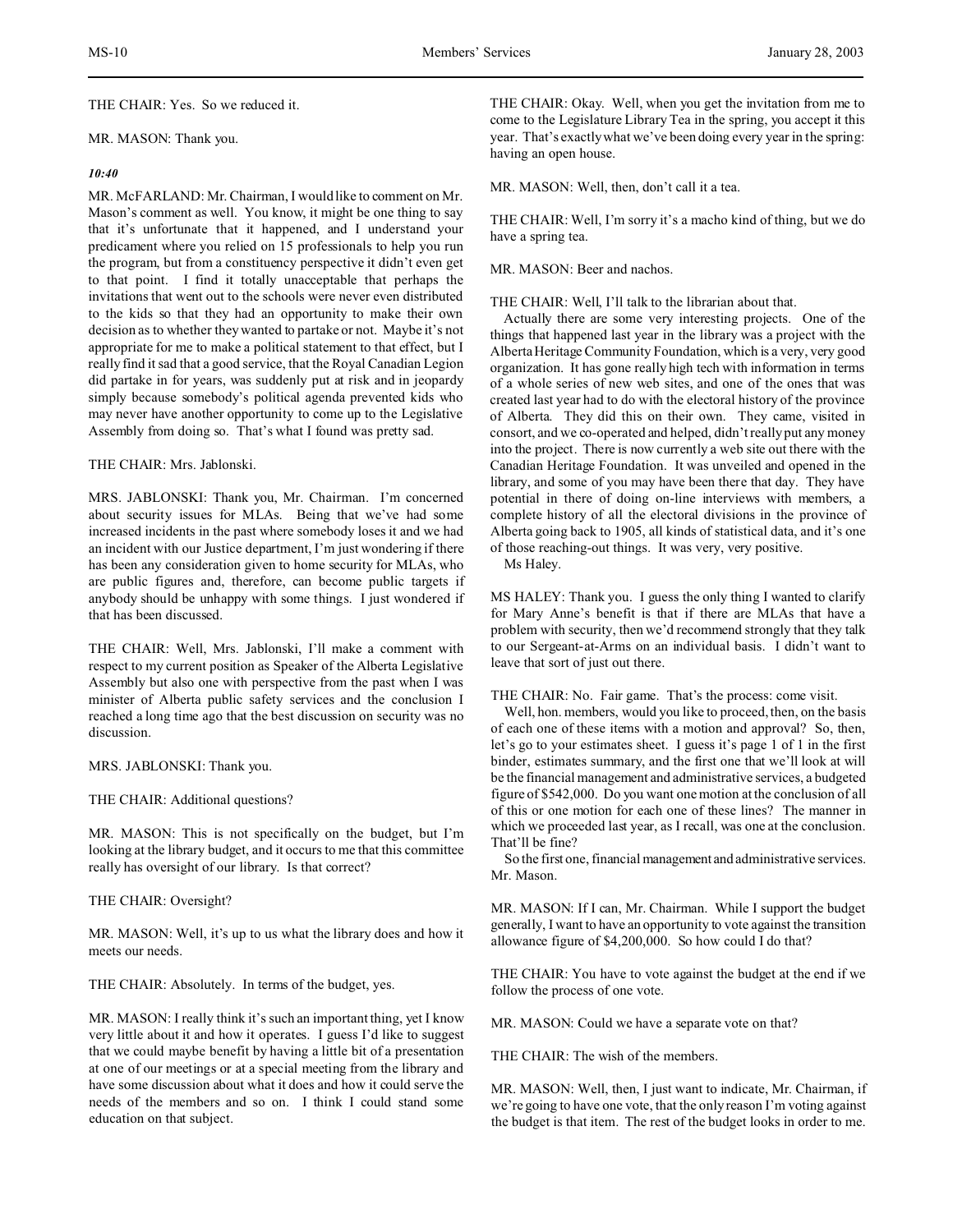THE CHAIR: Okay. So the financial management and administrative services call is for \$542,000; the human resource services call is for \$712,000; the Speaker's office call is for \$361,000; the public information branch, \$1,102,000; the Legislature Library, \$1,457,000; House services, \$3,374,000; information systems services, \$1,962,000; Legislature committees, \$236,000; for a subtotal under the codes for the Legislative Assembly of \$9,746,000.

Now, the next item has to do with the next code, which is MLA administration, \$17,978,000. Then government member services, \$2,646,000; Official Opposition services, \$807,000; New Democratic caucus services, \$293,000. So you get a subtotal for those last three of \$3,746,000 and to this point in time a total expenditure of \$31,470,000.

We have a revenue of \$449,000, so that becomes a net total of \$31,021,000.

Then we have budgeted a transition allowance, consistent with the past, of \$4.2 million, a potential fiscal pressure contingency of \$607,000, Electoral Boundaries Commission of \$19,000, for a net expenditure of \$35,847,000 and the staff years of 89.9.

Those are the parameters for the budget, with the bottom line of \$35,847,000 and 89.9 staff years. I would welcome a motion. Ms Haley has the motion. Mr. Horner seconds. Discussion? All in favour? Opposed? So all in favour and Mr. Mason opposed. Thank you very much.

Now, in addition, falling out of this, we need, then, a constituency services amendment order. It just basically says that we're moving the allocation for constituency services. The base constituency services goes to \$51,809. In the current fiscal year the base for the constituency office shows \$50,669. As a result of that adjustment we agreed to, that will go to \$51,809. Then the allocation based on, I guess, electors – it's based on currently 94 cents, and that will be increased to 96 cents. A mover? Mr. McFarland. A seconder? Mrs. Jablonski. All in favour? Agreed unanimously. Okay. Done. So that covers the administrative side of that.

### *10:50*

All right. So then on the agenda, under Other Business there is an

item there called Commercial Advertisements Involving Members of the Legislative Assembly of Alberta. The only reason I put it on the agenda is that the conflicts of interest and Ethics Commissioner sent a note to all Members of the Legislative Assembly dated November 27, 2002. All caucuses and their representatives were involved in the drafting of this general advice. The only reason that I have it on the agenda is that I wanted to make sure that all members, number one, were aware that it had come, that it came as a result of the consultation.

I was involved in that consultation, and if there are any difficulties with respect to interpretation or anything else, Mr. Clark is the individual to see with respect to it. It was good work to have representatives from all three caucuses involved in the meeting to discuss this, for the clarification of it all, and again to deal with, you know, the communications by members and how they do it. It's very, very clear – very, very clear – that in terms of commercial appearances members may not accept a fee, gift, or benefit for appearing in a commercial advertisement that is related directly or indirectly to the performance of public responsibilities. It also has to do with the filings that we have to make on an annual basis with respect to whatever it is. It's there for information, to make sure that all members are apprised of this. If members want to make a comment, we'll open it for such a thing at this point in time.

Mr. Mason.

MR. MASON: Yes. Well, I guess the concern I have is that advice is often couched very broadly and generally and requires lots of interpretation for specific situations. I'm just wondering how this is going to be applied. You know, our conflict of interest framework is very much oriented on pecuniary interests. Is it appropriate for members, including ministers, to appear in advertisements even if they receive no remuneration for doing so for companies? Or it could be a union; it could be anything that might be closely associated with that person politically. In other words, it could be a campaign donor, or it could be someone, a company, that might be closely supportive of the government or one of the opposition parties. Is that, I guess, covered? I don't see it.

THE CHAIR: Well, I think it is covered. A lot of this is common sense as to how you go about doing it. He does raise a whole series of things in here, you know, even including the media. CKUA Radio recently had its big anniversary. Well, okay, I'm the former minister responsible for CKUA. If I'd said, "Well, congratulations CKUA on your X number of years," am I in violation because I didn't say the same thing for CJCA or CFOK or CFCW? That's one of those commonsense kind of things that you don't know how to deal with. So that's why we've got the Ethics Commissioner to basically deal with them. What he's done in here is basically provided some guidelines, just advice with respect to how you'd want to do that.

I don't know, Mr. Mason. What do you think? If the AFL was having its 100th anniversaryandBrianMason said, "Congratulations on your hundredth anniversary," are you buying votes?

MR. MASON: If it was a commercial operation and I was helping them sell products and they were donating to my campaign, then I would really have a problem with that.

## THE CHAIR: I think that's clarified that that's a no-no.

Other comments? This will be an evolving thing, and I'm sure that whoever the new Ethics Commissioner is with the competition that's under way, I'm sure that three months, six months, a year from now, there'll be something that no one's ever anticipated coming up. As long as we understand the clarification of the general with respect to that, we're okay.

The second item there, (b), is the interim report of the Electoral Boundaries Commission. I've given you background in terms of that. The only reason I asked you to deal with this today is because on pages 24 and 25 of his interim report there's a section in there dealing with travel and expenses and, particularly, constituency offices. We've had some discussion on that a little earlier this morning. I just want to draw to your attention again – and I don't want a discussion on this report. This is not the place for a discussion on this report, the recommendations of it in terms of what constituencies, the size of them, or anything else. But there is text in there with respect to constituency offices and what people have said.

Basically, I want simply to draw to your attention  $-$  this may change in the final report, so I really hope that we're not going to have a major discussion this morning. It was there in the interim report. We'll wait to see what the final report comes from. There will be debate in the Legislative Assembly. In the meantime, I've also advised you that I paid careful attention to what the people were saying with respect to this and alerted you to the fact that one of the things that I want to undertake with you during this upcoming fiscal year is basically a review of this component known as constituency offices. I understand that you're generally supportive of that.

To bring you up to date, the Senior Parliamentary Counsel, Mr.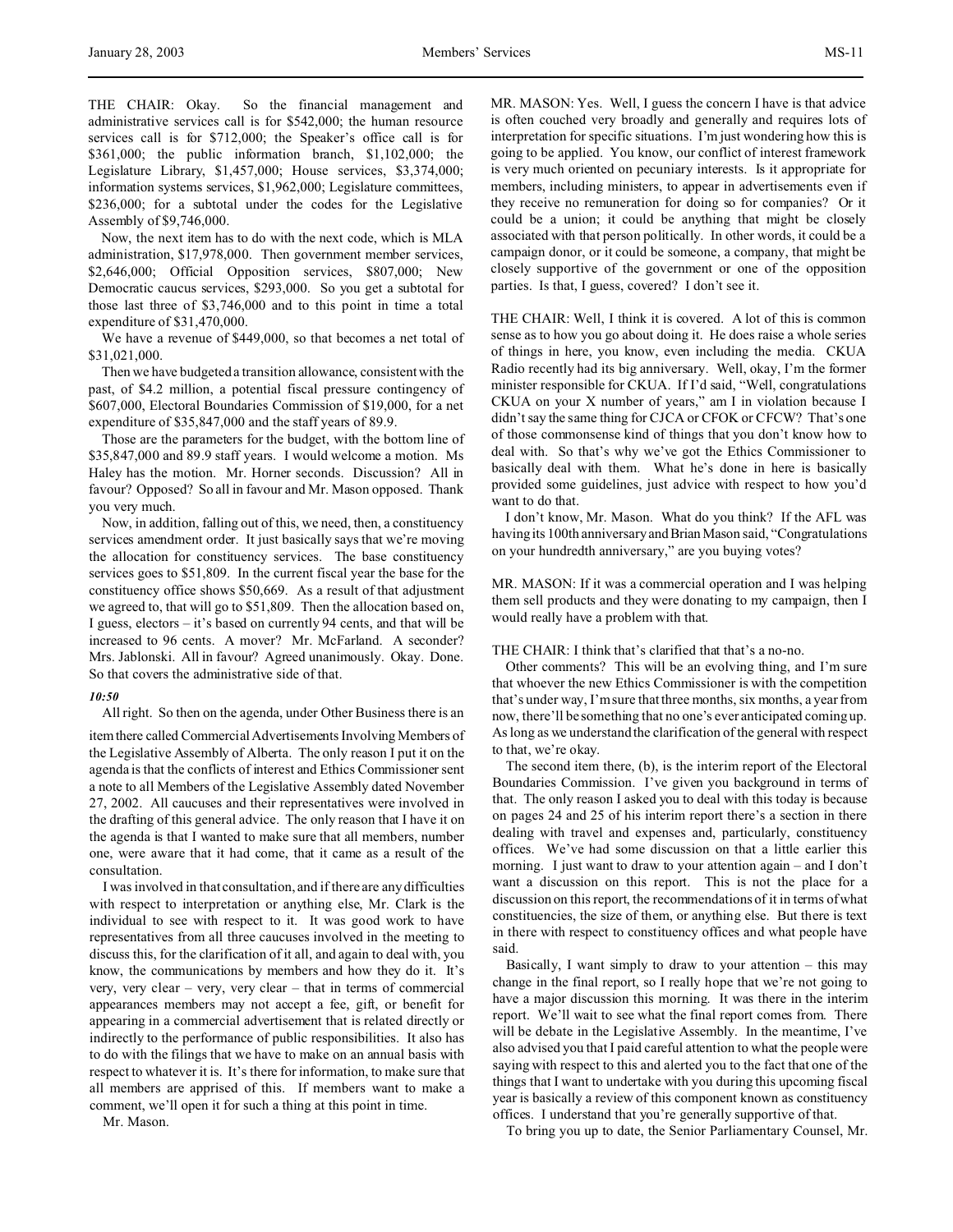Reynolds, is here, again, not to go through the decisions or anything else but as a factual information thing, the Court of Appeal decision in Carter versus Alberta. I'm going to ask Mr. Reynolds to give us a verbal briefing with respect to that situation at this point in time.

MR. REYNOLDS: Well, thank you very much, Mr. Chairman. As you indicated, the Court of Appeal came down with its decision in the case of Carter, former Speaker David Carter, against Alberta on December 13, 2002. As members may recall, the essence of Dr. Carter's application originally was challenging the validity of the risk management fund, especially as it applied to the payment of funds to defend and settle a legal action brought against former member Stockwell Day.

Just to revisit what had happened, in his May 18, 2001, ruling, Mr. Justice Hawco of the Alberta Court of Queen's Bench dismissed Dr. Carter's application. He found against him. Dr. Carter then appealed that to the Court of Appeal of Alberta, and in a 3-nothing decision, as I said, rendered on December 13, they upheld the validity of the risk management fund as it applied to MLAs. Basically, that's where we are. Dr. Carter's lawyers had argued parliamentary privilege. Mr. Justice Berger, in writing for the majority of the court, held that this was not within the exclusive scope of privilege. He therefore found that the fund, as it applied to MLAs, was valid, which was what Mr. Justice Hawco had found. He found that the Assembly had delegated its responsibilities to the risk management and insurance division.

There is an appeal period, 60 days from the date of the pronouncement of the decision, to seek leave to the Supreme Court of Canada. There are media reports, and we're informed that Dr. Carter may be appealing or seeking leave to appeal. The deadline for that would be, as I count it, February 13, 2003, and I'm not aware of anything that has been filed at the Supreme Court to date.

# *11:00*

THE CHAIR: So the bottom line is that there have been two court decisions to this point in time which upheld?

MR. REYNOLDS: Yes, the validity of the fund and the general liability insurance for members.

THE CHAIR: So from a perspective of a third step, Dr. Carter and his people have till February 13 to appeal?

MR. REYNOLDS: Yes, I believe so. That's 60 days from the date the decision was pronounced.

THE CHAIR: That's an update.

MR. MASON: Mr. Chair, that would require leave to appeal to the Supreme Court of Canada; is that correct? They would have to find that the case was of national importance.

THE CHAIR: Remember our policy that we approved here on February 3, 2000, Members' Services Committee. I'm just going to repeat it again because I think it's really important and because I want to make a statement as well. In a nutshell, the process is that when a member becomes aware that he or she "may be subject to legal action," they will

- ... notify the Speaker in writing.
- . . . notification will provide as much detail as possible related to the claim.
- Upon receipt of such . . . notification, the Speaker will meet with the Member and consult with appropriate resources, including Officers of the Legislature, regarding the claim.
- After reviewing the advice obtained by the Speaker during this consultative process, the Member will determine if a request

for coverage should be forwarded to the Risk Management . . . division of Alberta Finance.

- [The risk management people] will then evaluate the claim and determine whether coverage is applicable.
- If coverage is applicable, [risk management] will manage the claim from that point on.

Since we instituted this policy in 2000, a number of members have come to see me, exercised items 1 and 2, and they were given advice as to what to do, how to proceed if they chose to. It was entirely their decision as to what they wanted to do, and basically they've gone on. For the most part, my file has been closed after that. Some may have gone to risk management, and some may not have gone to risk management, but the matter was reviewed, dealt with, and no issues that I'm aware of. Actually the process is very good.

MR. MASON: This policy was instituted after the case that this lawsuit refers to?

THE CHAIR: Essentially, yes, but it had been in place before, and it was just reworded.

MR. MASON: Okay. Well, what sort of criteria is used to determine whether or not somebody's covered? Why, for example, would Mr. Day be covered and Ms Barrett not?

THE CHAIR: Well, I'm not going to get involved with that because I don't think that's appropriate, but ultimately the choice was for the member to choose something. You just shocked me there by saying, "Ms Barrett not." I had no idea that Ms Barrett had ever been turned down by anybody. So that's why I'm going to govern what I say.

MR. MASON: Okay.

THE CHAIR: That's news to me. Okay.

MR. REYNOLDS: I just wanted to add that I have copies of the decision from the Court of Appeal if anyone would care for one. Also, I should point out that the Legislative Assembly was not a party to the action. It was brought against the Crown in right of Alberta.

THE CHAIR: That's absolutely correct, and that's important. We're not involved. Okay. Thank you very much.

The next item. Well, a year ago Mr. Mason raised a matter with same-sex benefits. Last fall the Legislative Assembly of the province of Alberta passed Bill 30-2, the Adult Interdependent Relationships Act. I struggle sometimes in making sure that I really understand all of this stuff. For the process here this morning I want Mr. Mason to have an opportunity to have his say, but prior to that perhaps we can ask the Senior Parliamentary Counsel to just bring us up to date. We know that the bill was passed. From a legal perspective, not a debate on the bill or anything else, Mr. Reynolds, anything additional that has a connect for the issue that Mr. Mason is dealing with?

MR. REYNOLDS: Yes. Well, because lawyers never give you the answer that you necessarily want, in response to your question I also want to point out that the Adult Interdependent Relationships Act also amended the Members of the Legislative Assembly Pension Plan Act, which is of interest, I guess, to former members, really, or a few of the sitting members. It changed the definition of spouse and replaced it with "pension partner," which is in keeping with the definitions used in the Adult Interdependent Relationships Act. Although this doesn't apply to the adult interdependent relationship partners, it applies to what they call the pension partners who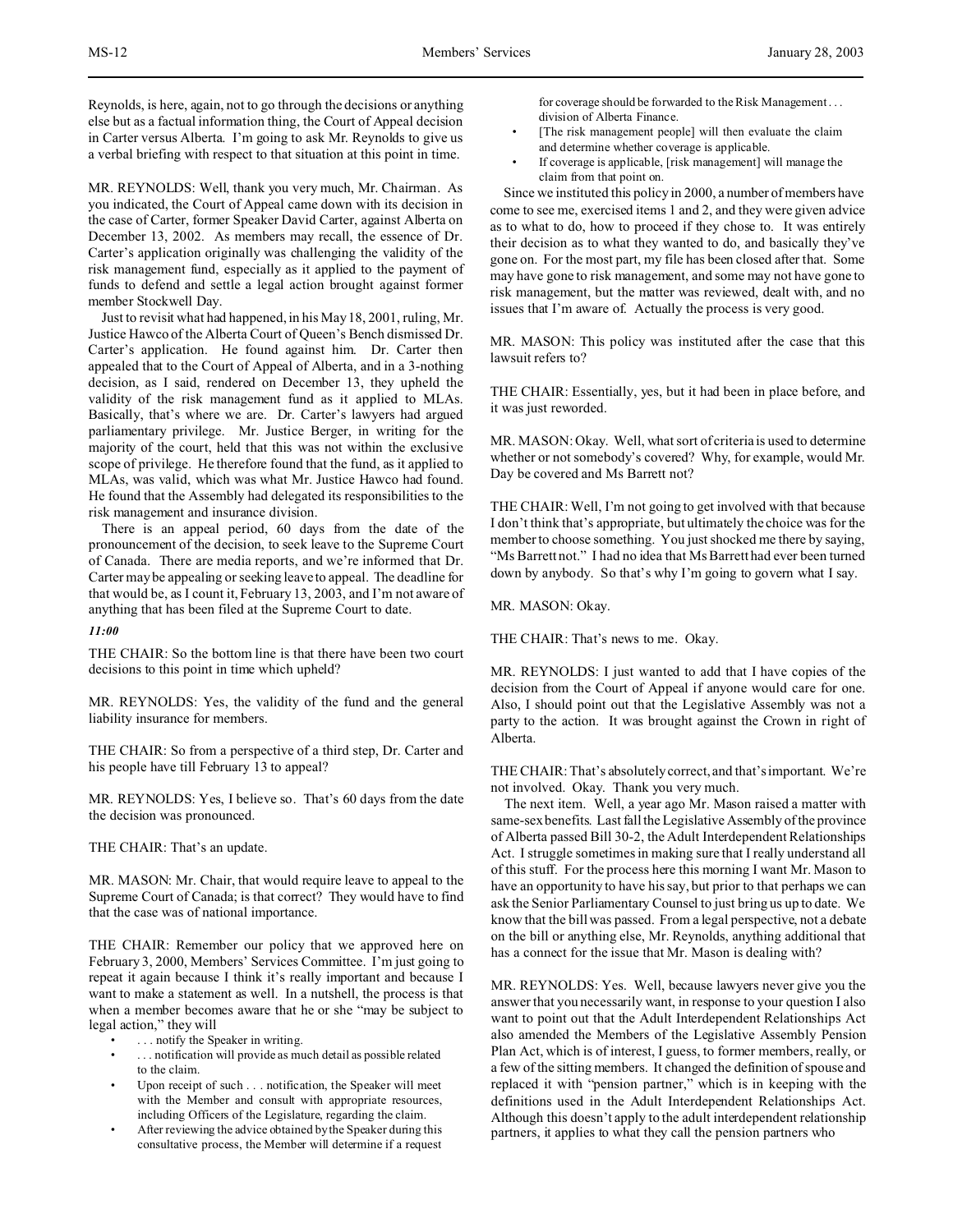- had lived with the officer or former officer in a conjugal relationship
- (A) for a continuous period of at least 3 years, or
- (B) of some permanence, if there is a child of the relationship by birth or adoption.

Of course, that is in line with an amendment that was made in Bill 30-2 to the Employment Pension Plans Act. So they're just making the pension plans equal, really, in line with the legislation.

With respect to the specific issue, as a result of the passage of Bill 30-2, it is our understanding that there will be perhaps amendments coming with respect to the benefits plans which are administered by the personnel administration office under what is known as the First Choice program, where certain definitions of qualification are set out in a ministerial regulation. It is our understanding that in line with the direction taken in Bill 30-2, when this act is proclaimed, there will at some point be changes to the benefit regulation concerning who may qualify as a dependent.

With respect to specific benefit issues, certainly, I'm not the person – Mrs. Scarlett would certainly be better equipped to answer any specific questions about the benefits than I would.

## THE CHAIR: Brian.

MR. MASON: Well, yes, Mr. Chairman, maybe a couple of questions just to establish some of the facts and maybe through you to staff. As it now stands, people in long-term partnerships, whether you want to define them as same-sex partnerships or interdependent partnerships – and I'm not hung up on the language – do not currently qualify for the full package of benefits for their partner. The employee, of course, gets everything they're entitled to, but their partner is not eligible for benefits that they would be if they were in a common-law relationship or a marriage relationship. First of all, I want to clarify that that is correct.

THE CHAIR: I'm going to have to avail myself of the expertise provided by Senior Parliamentary Counsel because that's a legal question.

Can you, or do you want to respond?

MR. REYNOLDS: Well, if we're speaking in the abstract, that's fine.

Your question was whether the First Choice program applies . . . *11:10*

MR. MASON: No. I didn't say anything about the First Choice program, Mr. Reynolds.

MR. REYNOLDS: I'm sorry, Mr. Mason.

MR. MASON: What I said – and this is an administrative question in my view, not a legal one – is: do people who are involved in a same-sex relationship or an interdependent relationship that is not a marriage or a common-law relationship have access for their partner to the benefits that we provide to our staff in our constituency offices or in our caucuses?

DR. McNEIL: Not at the present time, but in terms of Rob's comments there is a process in place to bring that into effect over the next period of time. It's our understanding that there is a process in place to do that in terms of ministerial regulations that are being presently reviewed and that at the time of proclamation of Bill 30-2 those ministerial regulations, we understand, will sort of accompany that.

MR. MASON: It's a bit vague, and it sounds a bit bureaucratic. I

guess my question is: do ministerial regulations set the remuneration package for our employees, or does this committee do it?

THE CHAIR: This committee does it, but on basic issues we have said that we would follow the decisions of the government of Alberta in terms of benefit packages and other things associated with employees.

MR. MASON: That's in process, and I appreciate that. So the policy decision has then been made that benefits for partners of interdependent couples will be extended.

THE CHAIR: We will follow through on what the government initiative is in this regard. That would be my understanding of what we would do.

MR. MASON: Or the committee can simply make the decision that these benefits will be extended; is that not correct?

# THE CHAIR: Yes.

MR. MASON: Okay. Mr. Chairman, I guess, then, does my motion come forward automatically, or does it have to be remade?

THE CHAIR: If you would like your motion to come forward, your motion is on page 17.01 of the minutes of last year. The subject is same-sex benefits. There is a motion moved by Mr. Mason that "employment benefits for same-sex partners of Legislative Assembly Office employees be allocated in the same way as they are for common-law relationships." It was not seconded, but agreement was reached for Mr. Mason to table his motion to the next meeting of the Special Standing Committee on Members' Services, and that'swhere we're right now. So, in essence, the motion has been tabled. If Mr. Mason would like to move the motion again, I'd be happy to hear such a move.

MR. MASON: Okay. Then I will do so, Mr. Chairman. I will move that the Members' Services Committee direct that employment benefits for same-sex partners of Legislative Assembly Office employees – now, let me just clarify. That includes constituency and caucus staff; does it? Well, let me just make it in that way, then. Employment benefits for same-sex partners of caucus . . . Before I make the motion, I think I'd like that clarified. If I say "LAO employees," that includes all of the LAO and caucus and constituency?

THE CHAIR: Yeah. Under our management that's correct. They're all employees of the Legislative Assembly Office, so that covers everything.

MR. MASON: All right, then: that employment benefits for samesex partners of LAO employees be allocated in the same way as they are for common-law relationships.

THE CHAIR: Exactly the same motion you had last year.

MR. MASON: Yes.

THE CHAIR: It's on the table. Do we have a seconder? Then we'll go to opening. Dr. Massey to second?

DR. MASSEY: Yes.

THE CHAIR: Okay. Open for discussion. Ms Haley.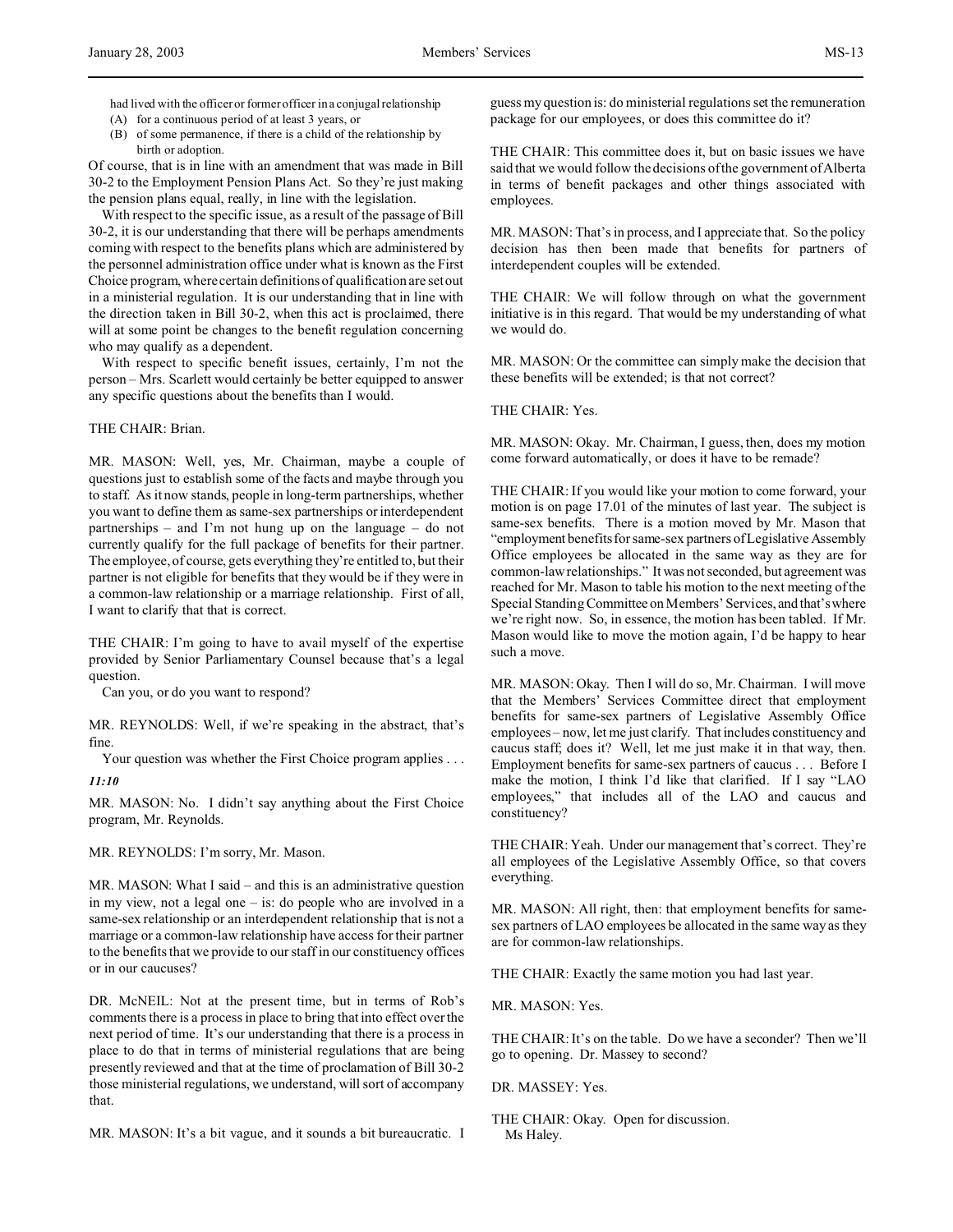MS HALEY: Thank you. I guess I want to go back to the same discussion that we had the last time we raised this, which was that the government was working on legislation to try and address these issues on a provincewide basis. We just passed that legislation the first week of December. It's now the end of January, and regulations are being worked on and will be brought forward. I think it is premature to do this. I think we should be letting the government lead. I don't think this is an exclusive LAO issue that we need to lead on. I think we need to deal with the reality of what we've been working on for the last year throughout all types of public consultation and the work that was done to get that bill into the House and to get it passed. I would hope that we don't deal with this issue today.

THE CHAIR: We're open for discussion. I'm going to be pretty open with respect to the mere fact, Mr. Mason, that your participation will not close your opportunity.

### MR. MASON: I appreciate that.

Well, Mr. Chairman, I really don't know why this is so hard. We continue to lag behind other governments, behind health authorities, school boards, universities, and a long list of private-sector companies that have realized that this is just a fundamental right of people. I appreciate some of the politics that the government has to deal with around this issue, but it's clear that we are way behind times, and the whole world is moving forward to deal with this.

It's been a year since I raised this, and I was asked to withdraw it on the understanding that there would be a meeting fairly soon and that the policy would be established, that once the policy was established and we knew where things were going with the government legislation, we would come back and we would deal with this. On that basis I was persuaded very reluctantly to withdraw the motion or to table it until this motion, but I am now feeling that the process that's being set out is vague and bureaucratic. I have employees that I believe are entitled to these benefits. They're not receiving them. I'm sure, given the number of employees in all of the sectors, that there are quite a number of others that are in the same situation, so I don't know why we can continue to justify discrimination. That's exactly what's being done.

It's a simple question. It doesn't mean that everyone is endorsing any particular lifestyle at all. It is simply saying that it is recognized in our society today that people have rights. This is one of them. I don't accept for a minute that we should wait for government regulations in an ill-defined process with no time lines attached and just put this decision off for another year or however long it may be. I think it's really up to the committee to show some leadership and do the right thing, and that's what I'm asking them to do.

# THE CHAIR: Mr. McFarland.

MR. McFARLAND: Thank you, Mr. Chair. It probably isn't politically correct to say some of the things I will say. I find it really difficult as a member of this committee to separate myself from that as an MLA representing the majority opinion in a riding, but having been involved in the past in CUPE negotiations, ATA negotiations, I find it troubling that we tend sometimes to confuse so-called rights with benefits. These are things that tend to surface at times of negotiations when it comes to benefits, and I wouldn't look at samesex benefits any differently than I would dental benefits for family members or time in lieu for grieving when it comes to employee benefits.

### *11:20*

I have always maintained that there's a fine line between

providing adequately for the people that you've employed to do the job – that is, one employee being hired by a firm to do a job – and suddenly finding yourself 20 or 30 years later having been negotiated into the corner to the point that you're now providing 75 percent, for example, of benefits not only to the employee but to all the employee's close associates, whether it's siblings, spouses. I guess we have to be politically correct. It becomes a point of financial concern. For instance, if you go to time off for grieving, I don't think anyone here would ever deny that a reasonable employer, especially in a smaller firm, is going to tell somebody: "You've had a mother/father/family relation pass away. We want to make it comfortable during this difficult time, so take some time off." But I saw negotiations move to the point that ex-sons-in-law qualified for time that was paid for the grieving process.

Now, I know you're wondering what this has to do with same-sex benefits. Well, they're all benefits. They're not rights in my mind. They're benefits that are negotiated by an employee/employer relationship, and the sooner we separate and take the names off things such as same-sex or the definition of what a spouse or a former spouse is or foster children or adopted children – those even surfaced in negotiations for qualified time off. The extended family became so large that you ended up paying benefits directly or indirectly for just a whole lot of people that no longer did anything at all for the company, for the business, or for the fulfillment of that employee's job role.

So no matter how we couch this thing – and, again, this comes back to my original point as a member of Members' Services or as an MLA – I can't say specifically how I feel as a member of this particular committee, but as an MLA I go back to a survey that I did a couple of years ago in our constituency. Whether some people like it or not, marriage in our constituency was between two consenting adults, a man and a woman, and anything that smelled, looked, or appeared to be anything different than that, 97 percent of my constituency vehemently opposed. That is how my vote will go no matter how or when this particular issue comes up, and I don't have to apologize for that.

Thank you.

THE CHAIR: I've already recognized you once, Mr. Mason. This is not going to be a debate back and forth on the issue; it's going to be the process.

Any other members want to contribute? Mr. Ducharme.

MR. DUCHARME: Thank you, Mr. Chairman. I'd just like to go back to my recollection as to what took place at the meeting last year. If I recall correctly, the discussion went more or less in the tone that the Justice minister was possibly coming forward with new legislation that was going to be taking place in the spring session, which went on into the fall session when basically the bill went out for further consultation with Albertans. I recall that the feeling that I felt went around the table at that time was that the decision was going to rest with Executive Council, or the government of Alberta, as to what was going to take place in regard to this legislation.

The legislation, the interdependency act, was passed in the Legislature. They're still going on in terms of further discussions as far as the regulations, et cetera, and I would recommend that the members vote in opposition to this motion until the process has continued itself.

THE CHAIR: Additional comments from additional members? I will recognize Dr. Massey because Mr. Mason has already had several – that will sort of end it.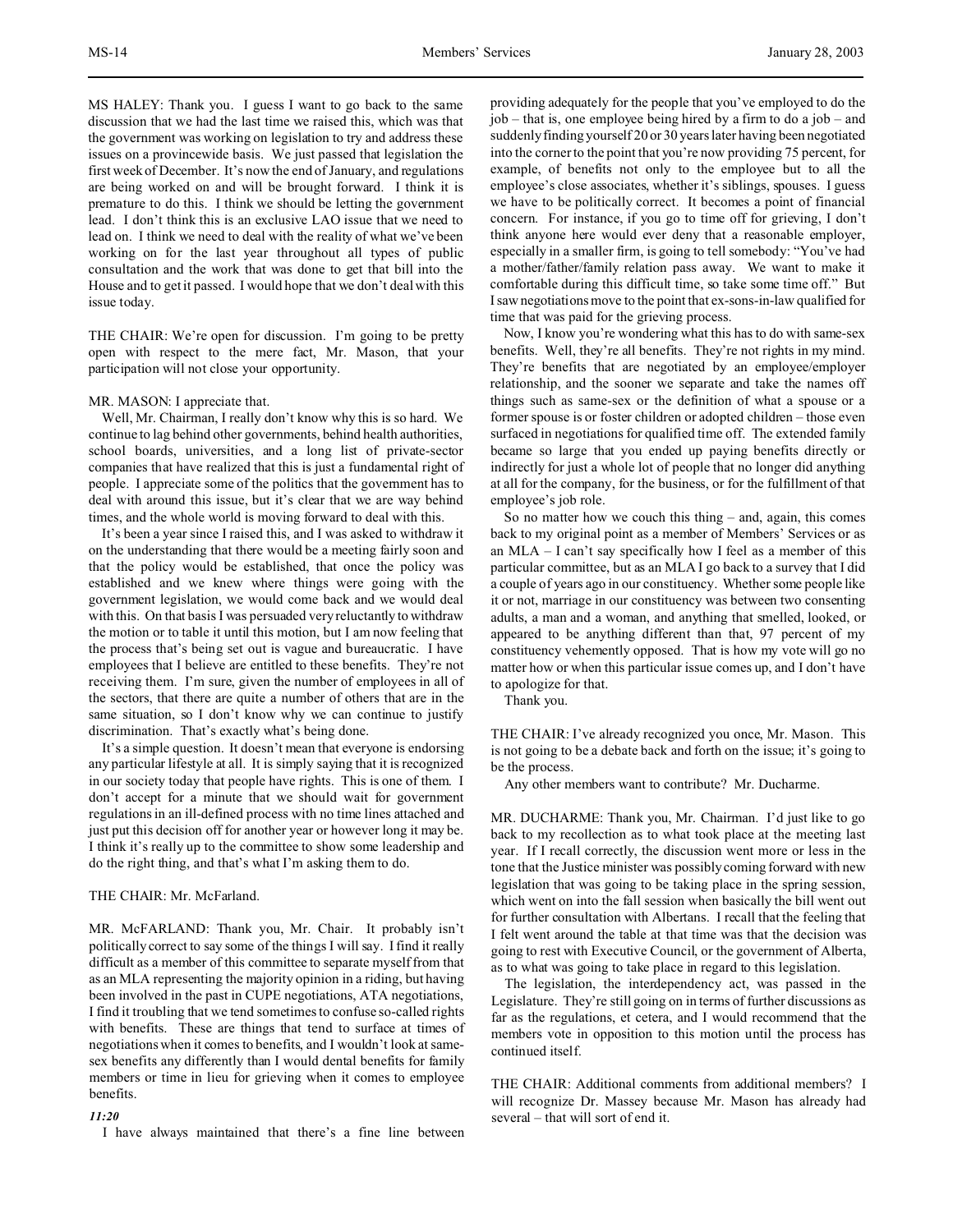DR. MASSEY: A question, I guess, to the government whip: is there any sort of a time line where you anticipate that there will be a decision made and the government will move on it one way or the other?

MS HALEY: Mr. Chair, I'm going to speculate in my answer here for you. There was a tremendous amount of work done on this, on the Adult Interdependent Relationships Act, last year, and as you know, it passed through the Legislature in the fall sitting. I have no reason to believe that the minister is not working at his best ability to bring forward the regulations. That bill was important to him, particularly, because he took a lot of heat, as you can only begin to imagine, bringing it through my caucus. I don't believe that he will drag his feet in any way, shape, or form on this. He wants to get it in place. So I can't give you a specific date. I can tell you that it is being done.

THE CHAIR: Mr. Mason to conclude the discussion on this matter.

MR. MASON: Thanks, Mr. Chairman. Well, I want to start by responding to Mr. McFarland, who indicated that there was confusion over rights and benefits. I certainly agree with that. The question of what benefits are received by partners of employees is a matter of negotiation. In other words, we don't necessarily have to have a dental plan. That's a matter for negotiation. We don't necessarily have to extend the dental plan coverage to a staff member's immediate family. That's a question for negotiation. But if we provide extending a dental plan to a spouse or common-law partner, then it is a right of same-sex partners to receive the same treatment under our package that a different-sex partner, if I can use that term, would receive, and that is a direct result of a Supreme Court of Canada decision which has directed Alberta and others to implement that situation. So, clearly, if we provide a benefit that's available to a spouse, then it is the right of a same-sex partner to receive that in the same way as someone would if they were in a common-law relationship. The whole process the government has been going through has been trying to painfully have Alberta law and practice conform with the rights that have been established in that Supreme Court decision. So it is clearly a right once you extend a benefit to a spouse.

Mr. Chairman, I would take the view that if the committee fails to act in this matter, then they are in breach of a ruling of the Supreme Court of this country which defines these results. It's fine for Mr. McFarland to express his constituents' view of what constitutes a marriage, but quite frankly it has no relationship to this decision. His moral judgment or the moral judgment of his constituents has no bearing on whether or not we as employers provide these benefits, just in the same way that discrimination against people based on their religion or their race is not allowed. People are allowed to have opinions; they are not allowed to discriminate in employment on the basis of those opinions. If they do, they're breaking the law, and I would submit that if this committee doesn't rectify this situation, it is breaking the law.

THE CHAIR: The committee has before it a motion moved by Mr. Mason and seconded by Dr. Massey that

employment benefits for same-sex partners of Legislative Assembly Office employees be allocated in the same way as they are for common-law relationships.

Would all hon. members in favour of the motion please raise a hand? Okay. There are three members in favour. Would all hon. members opposed to the motion please raise a hand? There are six opposed, three in favour. The motion is defeated.

I suspect that that will not be the end of the subject but pending

what further developments there are and the direction the committee would like to make with respect to it.

You have, hon. members, a document titled Mr. Speaker's MLA for a Day program. After we made the decision with respect to Mr. Speaker's Youth Parliament, a number of members came to me and basically said: "Well, what's an alternative? What can we do for an alternative?" So we came up with an alternative. Essentially, again, the purpose is to deal with high school students, to provide them with a greater understanding and responsibility as to the roles and responsibilities of the MLA both as a legislator and constituency representative, and basically to set up a mechanism whereby we would have two events, one on Thursday, March 13, and the other on Thursday, April 10, where we would ask groupings of 42 students and 41 students to attend.

## *11:30*

What would happen is that we would have a process whereby a

high school student from each constituency would be selected by their MLA to participate. The MLA would be responsible for canvassing schools in their constituency for interested applicants, and constituency assistants would provide the office of the Clerk with necessary contact information for the students so that preparations could be made. Once you determine who it is that you would like to have come and be with you for a day, then we will send in an administrative process to deal with that. We'll set up an event and a program, and we will attempt to provide an opportunity for the MLA and their office assistants to meet with the young person that's selected. Then we would have a lunch. The Speaker would provide an overview on the role of the Speaker. There would be a group photo. They would attend the Legislature, observe the question period. They would be given a tour. Then we would set up a mechanism for briefing meetings with government members, Official Opposition members, a third party member, and hopefully the media as well – the media was always very interested in Mr. Speaker's Alberta Youth Parliament, and it was very much appreciated – to allow them to meet with young people to discuss the role of the media in the Legislative Assembly of Alberta, and have it all wrapped up in one day. We have a pamphlet that we've basically prepared and would then go with this.

The total cost for the whole program, the whole project, is about one-third the cost of Mr. Speaker's Youth Parliament. I've got it outlined in there for you, and we've included it in our budget already. I think the budget overview was – are you going to help me there, Mr. Clerk?

## DR. McNEIL: Ten thousand dollars.

THE CHAIR: Ten thousand dollars. Five thousand dollars for travel, if required; postage, \$500; labour, services, printing, materials, a thousand bucks; administration supplies, two luncheons, and what have you, a total thing for \$10,000. But the MLA would be the person doing most of the work in finding the young person, and it would be an educational experience. Okay. So I'll move on it this week and get everything out next week.

Under Other Business. Our policy of following what, in essence, we're putting into place – policies that either the Public Service Commissioner in the province of Alberta has with manpower things or the government with respect to other things – our policy basically is to follow in the Members' Services Committee; that is, rather than to be the leader. As an example, we don't give our employees 9 percent salary adjustments unless, first of all, that has been negotiated with the Public Service Commissioner. There is not so much a policy as a minute going back to 1989, and it has to deal with one of the most innocuous kinds of subjects you'd ever hope to have,